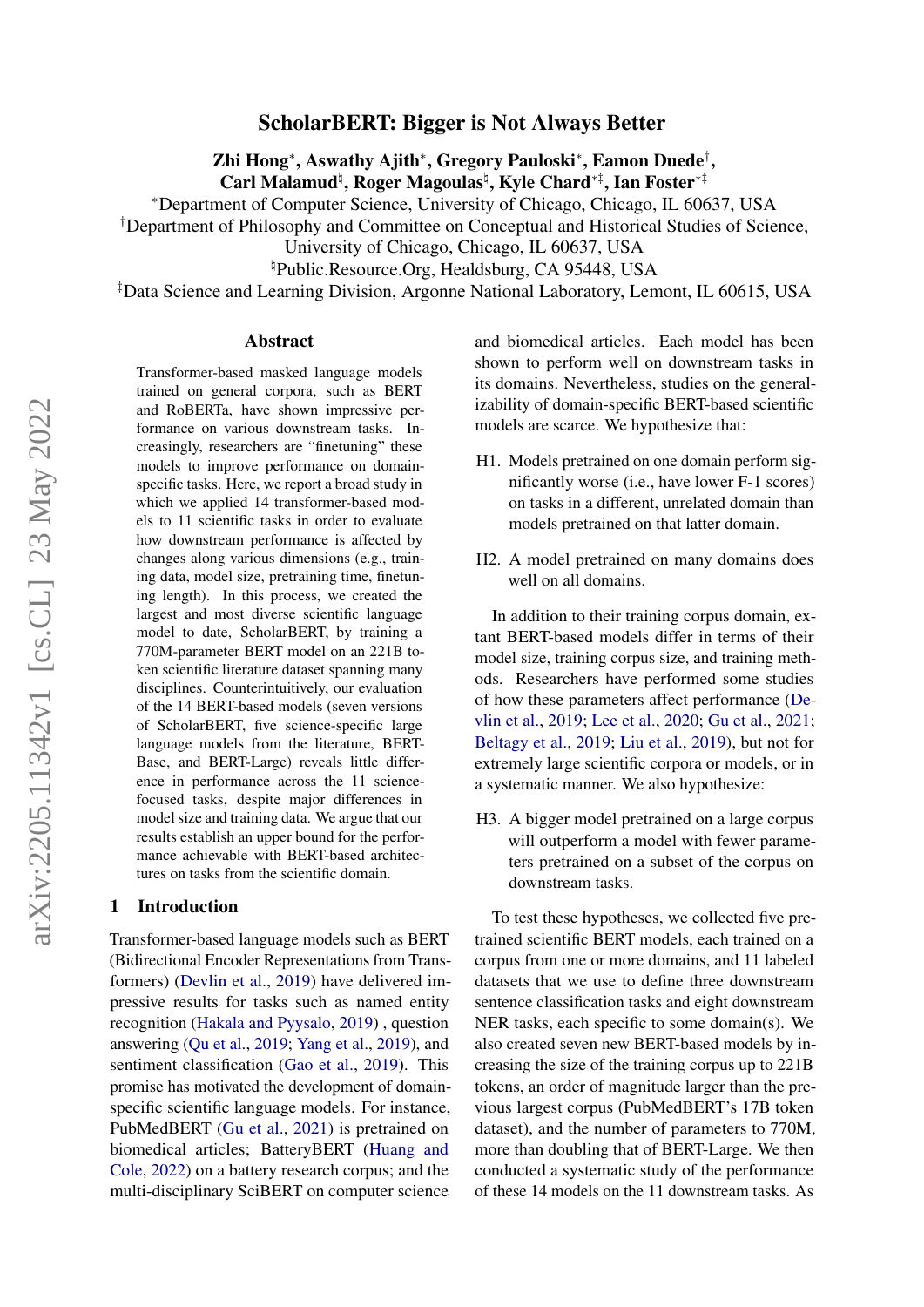we explain in detail in the sections that follow, our results tend to confirm hypothesis H2, but contradict hypotheses H1 and H3.

The major contributions of our work are:

- Analysis of BERT training performance across various model dimensions, including model size, data size, and pretraining/finetuning length.
- Two new BERT-based models, ScholarBERT and ScholarBERT-XL. At 770M parameters, ScholarBERT-XL represents (to the best of our knowledge) the largest multidisciplinary scientific language model, trained on the largest collection of scientific articles, with 225B tokens, spanning domains including Arts & Humanities, Life Sciences & Biomedicine, Physical Sciences, Social Sciences, and Technology.
- Comparisons between the original BERT models and science-focused BERT-based language models, including SciBERT, PubMed-BERT, BioBERT, MatBERT, BatteryBERT, and ScholarBERT, on 11 named entity recognition, relation extraction, and sentence classification tasks spanning Biomedicine, Chemistry, Computer Science, Materials Science, Sociology and multi-disciplinary data.
- Results that demonstrate that domain-specific pretraining provides marginal performance improvements on downstream tasks within the domain, when compared to models pretrained on unrelated or more general corpora.

## 2 Background and Related Work

Language models for scientific tasks are typically created in two stages. In the first, pretraining stage, the model is trained on a large corpus of unlabeled text. In the second, finetuning stage, the model is initialized with weights from the pretrained model and then adapted and trained on a labeled dataset to learn a specific task. Typically, the final layer is replaced with a layer appropriate for the downstream task's structure when finetuning a model. This method of pretraining followed by finetuning a form of transfer learning [\(Weiss et al.,](#page-12-1) [2016\)](#page-12-1) reduces both the need for labeled data and (when a general pretrained model can be reused) overall computational costs.

## <span id="page-1-0"></span>2.1 BERT Architecture

BERT models have similar architectures, along four main dimensions: casing, number of layers, hidden size, and number of attention heads. Models are either *uncased*, meaning the training corpus and corresponding vocabulary are converted to lowercase prior to training, or *cased*, where the corpus is left with its original casing. There are two canonical sizes for BERT: BERT-Base with 12 layers, a hidden size of 768, and 12 attention heads, for a total of 110M parameters; and BERT-Large with 24 layers, a hidden size of 1024, and 16 attention heads, for a total of 340M parameters. BERT-XL is also defined, with 36 layers, hidden size of 1280, and 20 attention heads.

BERT models are pretrained on unlabeled text with two pretraining objectives: 1) maskedlanguage modeling (MLM) and 2) next-sentence prediction (NSP). At the time of conception, BERT, pretrained on English Wikipedia and the Toronto Books Corpus, achieved state-of-the-art performance when finetuned for 11 NLP tasks [\(Devlin](#page-10-0) [et al.,](#page-10-0) [2019\)](#page-10-0).

BERT pretraining is performed in two phases, with maximum sequence lengths of 128 and 512, respectively. Typically, the first phase is used for the majority of pretraining steps (90% in the original BERT) because longer sequences are more expensive due to the quadratic complexity of the attention mechanism. WordPiece tokenization is used to create a vocabulary of 30 000 tokens.

In the MLM pretraining objective, 15% of tokens in the input sample are randomly masked with the [MASK] token. The model must predict the masked token given the context of the rest of the sample. When the model is later pretrained, [MASK] is not a token that typically appears in the finetuning corpus. To alleviate problems during finetuning, of the 15% of tokens selected for masking, only 80% are replaced with the [MASK] token, 10% are replaced with a random token in the vocabulary, and 10% are not changed.

The NSP task aims to improve performance in downstream tasks that use the relationship between sentences, such as question answering. Each pretraining input sample contains two sentences, where there is a 50% chance that the second sentence is the actual next sentence in the source document. Otherwise, the second sentence is a random sentence from the training corpus. For the NSP pretraining objective, the model predicts if the sec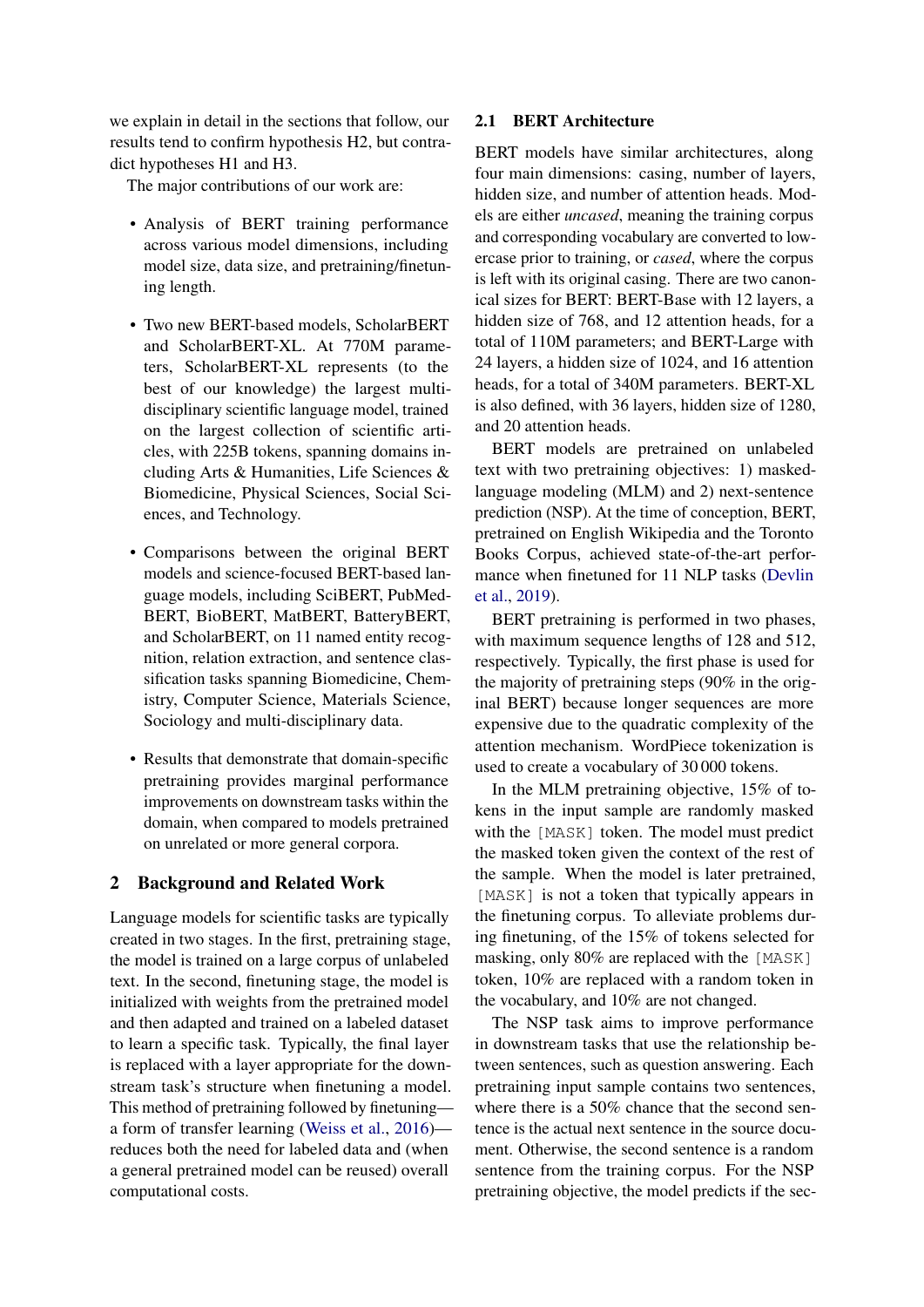ond sentence in the sample logically follows the first sentence (i.e., the second sentence is the true sentence following the first sentence in the original source material).

## 2.2 BERT for Science

The massive expansion in the rate of scientific publication places a tremendous cognitive burden on researchers [\(Teplitskiy et al.,](#page-12-2) [2022\)](#page-12-2), as valuable information is now being created at a rate faster than any individual researcher can process [\(Price,](#page-11-7) [1963;](#page-11-7) [Bornmann and Mutz,](#page-10-2) [2015;](#page-10-2) [Hey and Tre](#page-11-8)[fethen,](#page-11-8) [2003;](#page-11-8) [Bell et al.,](#page-10-3) [2009\)](#page-10-3). Thus, the use of BERT-like transformer models for automated knowledge extraction from literature is of great interest. The original BERT model, however, was pretrained (and evaluated) on a general corpus (books and Wikipedia), the context, terminology, and writing styles of which varies considerably from that of scientific literature [\(Ahmad,](#page-10-4) [2012\)](#page-10-4). A number of efforts have been made to adapt BERT to various science domains, primarily by pretraining new BERT models on domain-specific corpora.

For example, SciBERT [\(Beltagy et al.,](#page-10-1) [2019\)](#page-10-1) focuses on two domains: biomedical science and computer science. Four SciBERT models are available, each based on the BERT-Base architecture, and pretrained on 3.17B tokens sourced from SemanticScholar [\(Ammar et al.,](#page-10-5) [2018\)](#page-10-5) with 82% of the pretraining data coming from biomedical sources and the remaining 18% coming from computer science. The four models are cased and uncased versions of SciBERT-BaseVocab and SciBERT-SciVocab. SciBERT-BaseVocab uses the original BERT vocabulary and continues pretraining from the BERT-Base weights. SciBERT-SciVocab pretrains from scratch, using a new vocabulary built from the SciBERT pretraining corpus. The SciBERT variants outperform BERT-Base on finetuning tasks by an average of 1.66% on biomedical tasks and an average of 3.55% on computer science tasks.

BioBERT [\(Lee et al.,](#page-11-5) [2020\)](#page-11-5) is a BERT model for biomedical text. BioBERT was pretrained by extending the BERT pretraining corpus with 4.5B words from PubMed abstracts and another 13.5B words from full-text articles in PubMedCentral. At the time of writing, BioBERT's latest version is v1.2. BioBERT shares the same architecture as BERT-Base and is trained on a cased corpus. In comparison to the original BERT model, BioBERT achieves improvements of 0.62% on biomedical named entity recognition, 2.80% on biomedical relation extraction, and 12.24% on biomedical question answering.

PubMedBERT [\(Gu et al.,](#page-11-3) [2021\)](#page-11-3), another BERT-Base model targeting the biomedical domain, is also pretrained on text from PubMed and Pub-MedCentral. However, unlike BioBERT, PubMed-BERT is trained as a new BERT-Base model, using text drawn exclusively from PubMed and PubMed-Central. As a result, the vocabulary used in Pub-MedBERT varies significantly from that used in BERT and BioBERT [\(Gu et al.,](#page-11-3) [2021\)](#page-11-3). PubMed-BERT is an uncased model. The pretraining corpus contains 3.1B words from PubMed abstracts and 13.7B words from PubMedCentral articles. Pub-MedBERT achieves state-of-the-art performance on the Biomedical Language Understanding and Reasoning Benchmark, outperforming BERT-base by 1.16% [\(Gu et al.,](#page-11-3) [2021\)](#page-11-3).

MatBERT [\(Trewartha et al.,](#page-12-3) [2022\)](#page-12-3) is a materials science-specific model pretrained on 2M journal articles (8.8B tokens). Experimental results show that it consistently outperforms BERT-Base and SciBERT models on recognizing materials science entities related to solid states, doped materials, and gold nanoparticles, with ∼10% increase in F-1 score compared to BERT-Base, and a 1% to 2% improvement compared to SciBERT.

BatteryBERT [\(Huang and Cole,](#page-11-4) [2022\)](#page-11-4) is a model pretrained on 400 366 battery-related publications (5.2B tokens). BatteryBERT has been shown to outperform BERT-Base by less than 1% on the SQuAD question answering task. For batteryspecific question-answering tasks, its F-1 score is around 5% higher than that of BERT-base.

The prior literature demonstrates the efficacy of pretraining BERT models on domain-specific corpora, as significant improvements in performance on downstream tasks in that domain are observed. However, as scientific publishing continues to grow in size, pace, and diversity, pretraining new language models for each scientific domain will become prohibitively expensive. This suggests the need for larger, multi-disciplinary BERT models that harness the increased availability of diverse pretraining text available for researchers to adapt (i.e., finetune) to their unique needs. In what follows, we introduce the largest such models: ScholarBERT and ScholarBERT-XL.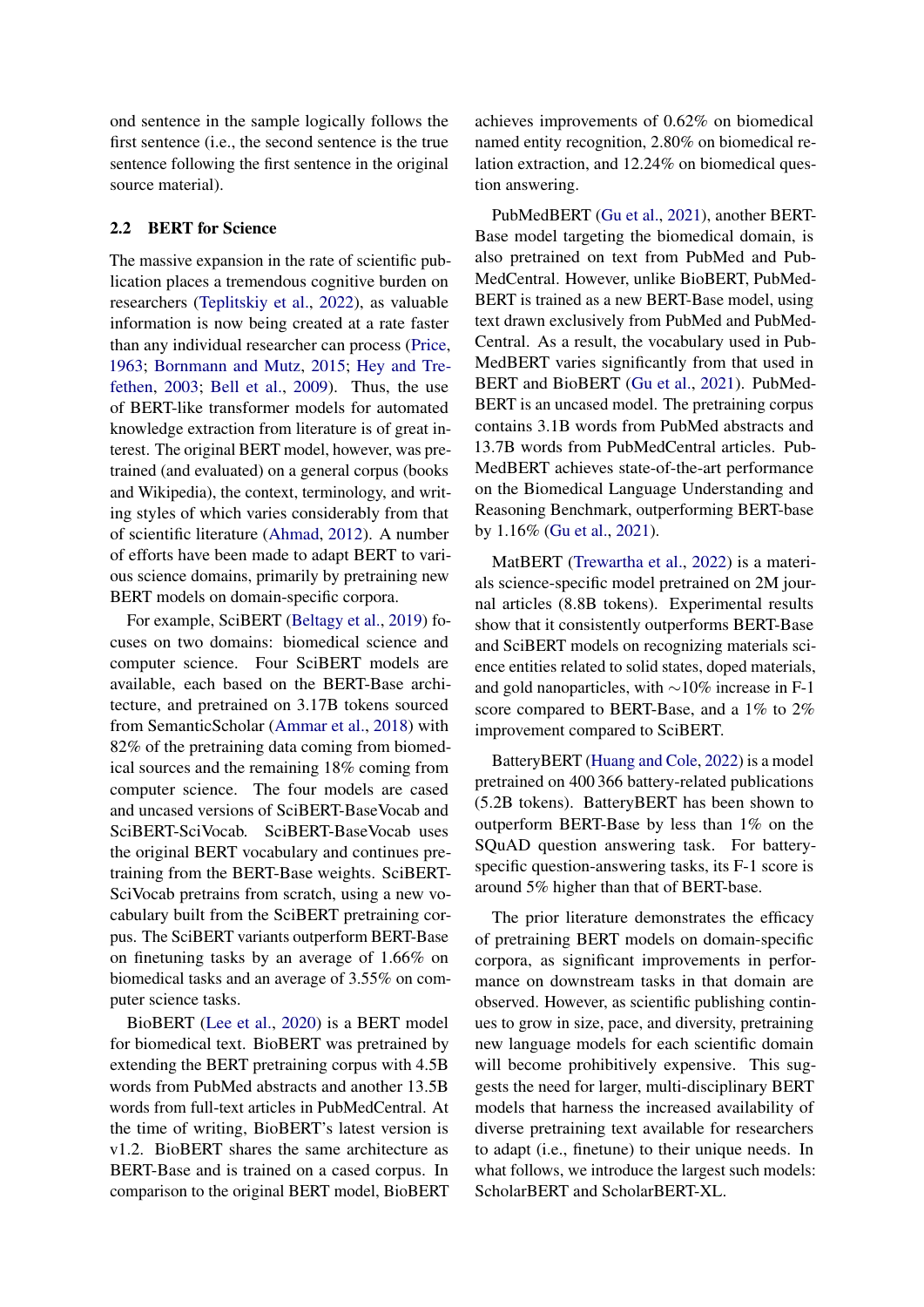<span id="page-3-0"></span>

Figure 1: Distribution of domains for articles in the Public Resource dataset.

### 3 Data and Methodology

This section outlines the pretraining dataset, related models to which we compare performance, and the architecture and pretraining process used for creating the ScholarBERT models. Moreover, we evaluate the performance of ScholarBERT and other BERT-based language models on various scientific finetuning tasks.

#### 3.1 The Public Resource Dataset

We pretrain our ScholarBERT models on a dataset provided by Public.Resource.Org, Inc. ("Public Resource"), a nonprofit organization based in California. This dataset was constructed from a corpus of journal article PDF files, from which the Grobid tool, version 0.5.5, was used to extract text. Grobid is "a machine learning library for extracting, parsing and re-structuring raw documents such as PDF into structured XML/TEI encoded documents with a particular focus on technical and scientific publications" [\(GROBID\)](#page-11-9). We used the XML/TEI encoded documents, not the underlying PDF files. Not all extractions were successful, because of corrupt or badly encoded PDF files. We successfully extracted text from 75 496 055 articles from 178 928 journals. For most articles, we also extracted metadata, such as the title, authors, a DOI, and other descriptive information. We use the journal title to categorize articles by domain and present the resulting distribution of articles in [Figure 1.](#page-3-0) This non-consumptive text and data mining effort applies access and use agreements and technical measures modeled on similar services, such as the Hathi Trust Research Center [\(Hathi\)](#page-11-10), including strict controls on sharing the dataset.

#### 3.1.1 Pretraining Subsets

We create three pretraining subsets: PRD\_1, PRD<sub>10</sub>, and PRD<sub>100</sub>, comprising 1%, 10%, and 100% of the Public Resource dataset, and with  $\sim$ 10<sup>8</sup>, 10<sup>9</sup>, and 10<sup>10</sup> sentences, respectively. These subsets are used to understand the effect pretraining corpus size has on model performance.

We randomly sampled articles from the dataset to create each PRD subset until the target subset size is reached. For each subset, we ran WordPiece from the HuggingFace *tokenizers* on its articles to generate a unique vocabulary. The vocabularies generated for PRD\_1 and PRD\_10 differed only in 1–2% of the tokens; however, the PRD\_100 vocabulary differed from PRD\_10 by 15%. A manual inspection of the PRD\_100 vocabulary revealed that many common English words such as "is," "for," and "the" were missing. These omissions were an artifact of PRD\_100 being sufficiently large to cause integer overflows in the token frequency counts. HuggingFace's *tokenizers* use unsigned 32-bit integers to count frequencies, and many 2 character tokens occurred more than  $2^{32}$  times in the Public Resource dataset. For example, "the" was not in the final vocabulary because the token "th" overflowed. Because WordPiece iteratively merges smaller tokens to create larger ones, the absence of tokens like "th" or "##he" means that "the" could not appear in the final vocabulary.

We modified the *tokenizers* library to use unsigned 64-bit integers for all frequency counts, and recreated a correct vocabulary for PRD\_100. Interestingly, models trained on the PRD\_100 subset with the incorrect and correct vocabularies exhibited comparable performance on downstream tasks.

#### 3.2 Models

We consider 14 different BERT models, six of which are described in prior works: BERT-Base, BERT-Large, SciBERT, PubMedBERT, BioBERT v1.2, MatBERT, and BatteryBERT. The remaining models are the various ScholarBERT models pretrained on the different subsets of the Public Resource dataset (and, in some cases, also the WikiBooks corpus).

We distinguish these models along four dimensions in [Table 1:](#page-5-0) architecture, pretraining method, pretraining corpus, and casing. For *architecture*, we use three BERT variants: Base, Large, and Extra-Large (XL), as described in [Section 2.1.](#page-1-0) We consider two *pretraining methods*: standard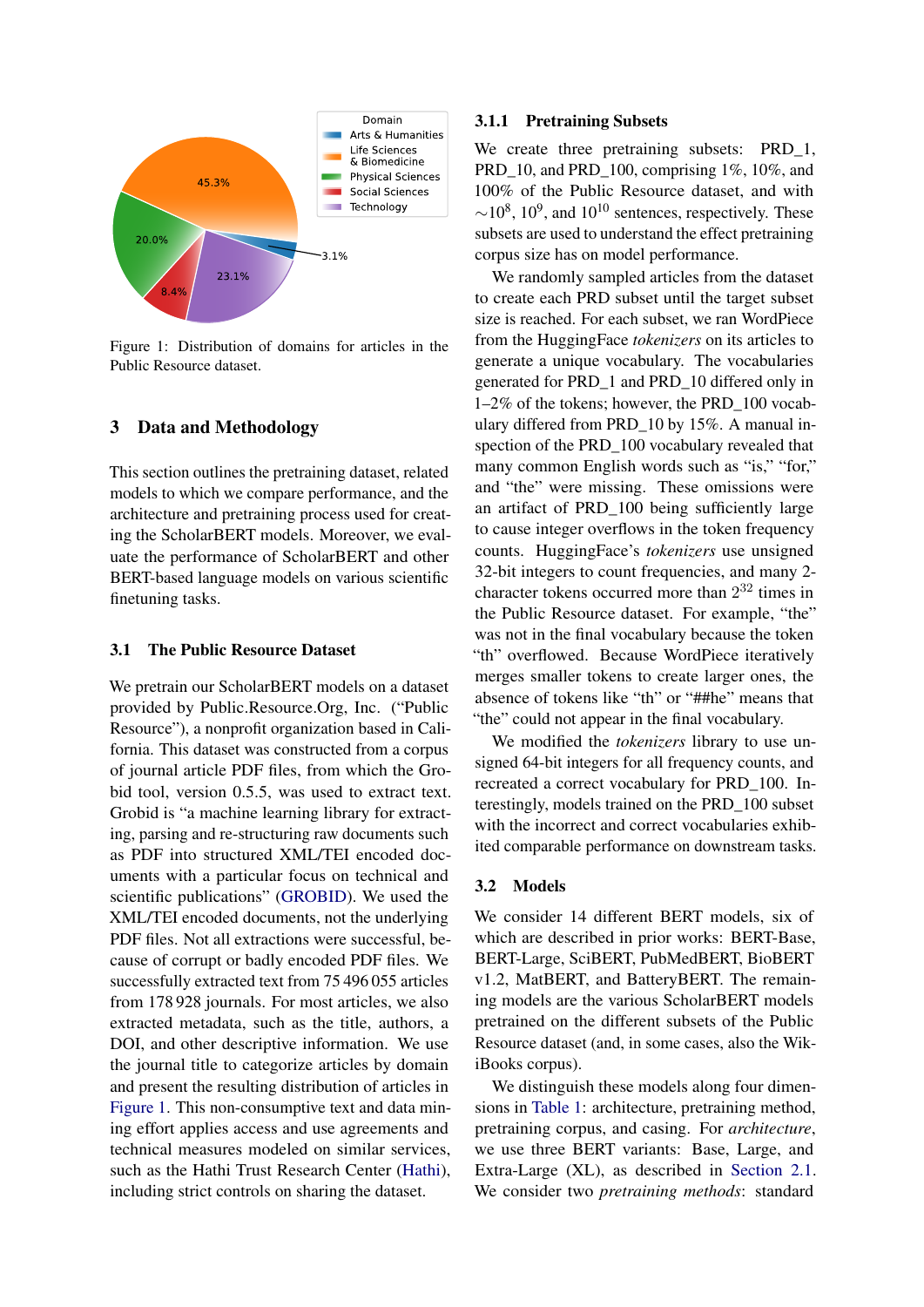BERT [\(Devlin et al.,](#page-10-0) [2019\)](#page-10-0) and the optimized RoBERTa [\(Liu et al.,](#page-11-6) [2019\)](#page-11-6) method, which speeds up training and improves downstream task performance. The various pretraining *corpora*, listed in [Table 2,](#page-5-1) differ in size and domains covered. All models, except for PubMedBERT, are *cased*.

This diverse set of models allows us to evaluate the impacts of various factors on the performance achieved for a range of downstream tasks.

## <span id="page-4-0"></span>3.3 ScholarBERT Pretraining

Here we outline the pretraining methods (pretraining objectives, dataset preparation, hardware and software stack, and hyperparameters) used for developing the ScholarBERT models.

## 3.3.1 RoBERTa Optimizations

RoBERTa introduces many optimizations for improving BERT pretraining performance [\(Liu et al.,](#page-11-6) [2019\)](#page-11-6). 1) RoBERTa uses a single phase training approach whereby all training is performed with a maximum sequence length of 512. 2) unlike BERT which randomly introduces a small percentage of shortened sequence lengths into the training data, RoBERTa does not randomly use shortened sequences. 3) RoBERTa uses dynamic masking, meaning that each time a batch of training samples is selected at runtime, a new random set of masked tokens is selected; in contrast, BERT uses static masking, pre-masking the training samples prior to training. BERT duplicates the training data ten times each with a different random, static masking. 4) RoBERTa does not perform NSP during training. 5) RoBERTa takes sentences contiguously from one or more documents until the maximum sequence length is met. 6) RoBERTa uses a larger batch size of 8192. 7) RoBERTa uses byte-pair encoding (BPE) rather than WordPiece. 8) RoBERTa uses an increased vocabulary size of 50 000, 67% larger than BERT. 9) RoBERTa trains for more iterations (up to 500 000 compared to the equivalent 31 000 iterations for BERT-Base).

As indicated in the "Pretraining Method" column of [Table 1,](#page-5-0) we apply most of the RoBERTa optimizations when pretraining ScholarBERT. We differ from RoBERTa in three key places. Unlike RoBERTa, we still randomly introduce smaller length samples because many of our downstream tasks use sequence lengths much smaller than the maximum sequence length of 512 that we pretrain with. We choose to pack training samples with sentences drawn from a single document, as the

RoBERTa authors note that this results in slightly better performance. Finally, we use WordPiece encoding rather than BPE, as the RoBERTa authors note that BPE can result in slightly worse downstream performance.

## 3.3.2 Hardware and Software Stack

We perform data-parallel pretraining on a cluster with 24 nodes, each containing eight 40 GB NVIDIA A100 GPUs. In data-parallel distributed training, a copy of the model is replicated on each GPU, and, in each iteration, each GPU computes on a unique local mini-batch. At the end of the iteration, the local gradients of each model replica are averaged to keep each model replica in sync. We perform data-parallel training of ScholarBERT models using PyTorch's distributed data-parallel model wrapper and 16 A100 GPUs. For the larger ScholarBERT-XL models, we use the DeepSpeed data-parallel model wrapper and 32 A100 GPUs. The DeepSpeed library incorporates a number of optimizations that improve training time and reduced memory usage, enabling us to train the larger model in roughly the same amount of time as the smaller model.

We perform training in FP16 with a batch size of 32 768 for ∼33 000 iterations. To achieve training with larger batch sizes, we employ NVIDIA Apex's FusedLAMB [\(NVIDIA,](#page-11-11) [2017\)](#page-11-11) optimizer, with an initial learning rate of 0.0004. The learning rate is warmed up for the first 6% of iterations and then linearly decayed for the remaining iterations. We use the same masked token percentages as BERT. Training each model requires roughly 1000 nodehours, or 8000 GPU-hours.

[Figure 2](#page-5-2) depicts the pretraining loss for each of the ScholarBERT models. We train each model past the point of convergence and take checkpoints throughout training to evaluate model performance as a function of training time.

## <span id="page-4-1"></span>4 Experimental Results

We first perform sensitivity analysis across Scholar-BERT pretraining dimensions to investigate the widely held belief that performance can be improved by training larger models for longer on larger datasets. We then compare the performance of ScholarBERT vs. other BERT models on various scientific tasks.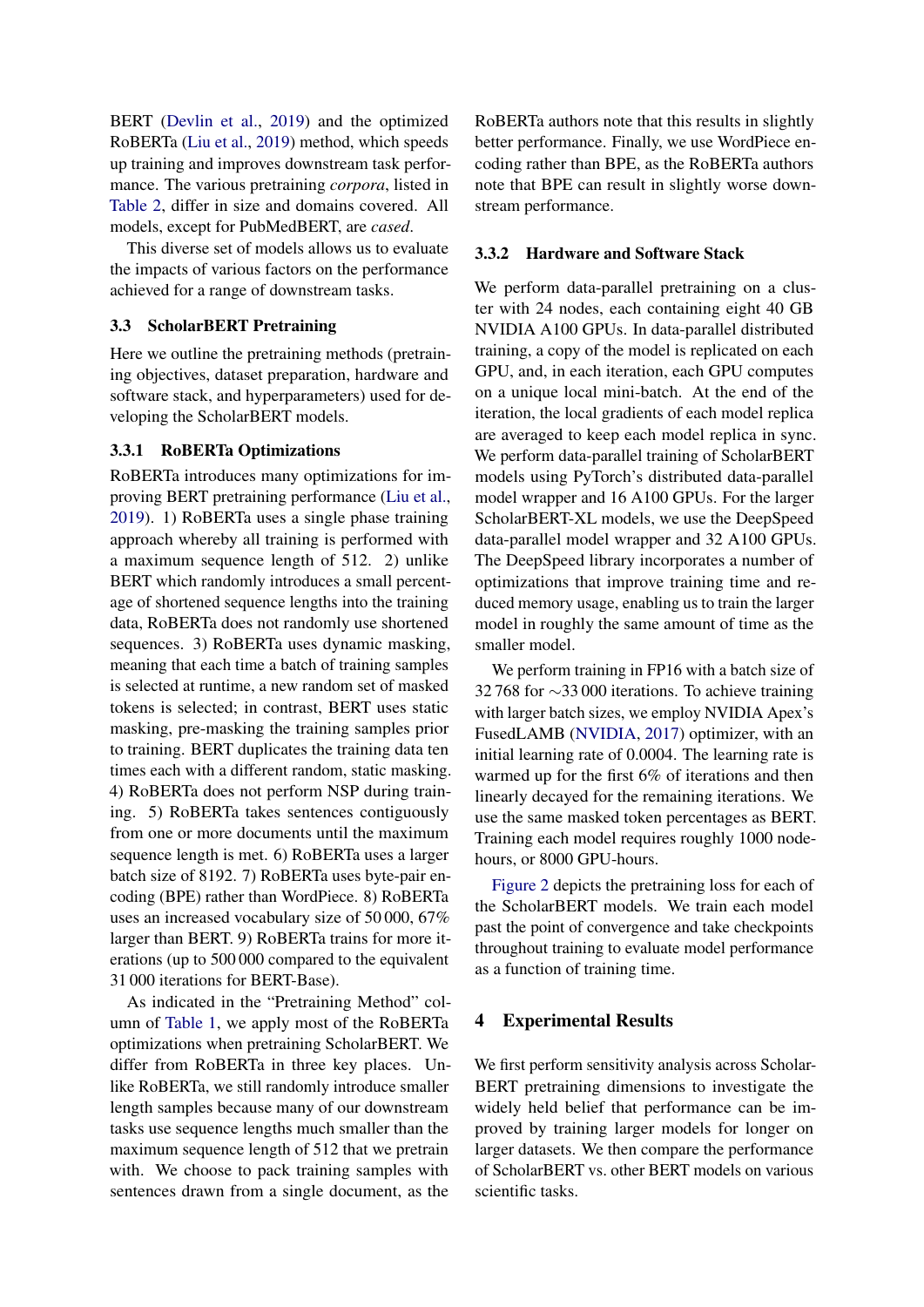<span id="page-5-0"></span>Table 1: Characteristics of the 14 BERT models considered in this study. The BERT-Base architecture has 12 layers, hidden size of 768, and 12 heads; BERT-Large has 24 layers, hidden size of 1024, and 16 heads; and BERT-XL has 36 layers, hidden size of 1280, and 20 heads. The pretraining method is either that of BERT (described in [Section 2.1\)](#page-1-0) or RoBERTa (described in [Section 3.3\)](#page-4-0). The pretraining corpora are as described in [Table 2.](#page-5-1)

| <b>Name</b>        | Architecture      | <b>Pretraining Method</b> | Casing  | <b>Pretraining Corpus</b> |
|--------------------|-------------------|---------------------------|---------|---------------------------|
| <b>BERT Base</b>   | <b>BERT-Base</b>  | <b>BERT</b>               | Cased   | Wiki + Books              |
| SciBERT            | <b>BERT-Base</b>  | <b>BERT</b>               | Cased   | SemSchol                  |
| PubMedBERT         | <b>BERT-Base</b>  | <b>BERT</b>               | Uncased | $PubMedA + PMC$           |
| BioBERT 1.2        | <b>BERT-Base</b>  | <b>BERT</b>               | Cased   | $PubMedB + Wiki + Books$  |
| MatBERT            | <b>BERT-Base</b>  | <b>BERT</b>               | Cased   | MatSci                    |
| BatteryBERT        | <b>BERT-Base</b>  | <b>BERT</b>               | Cased   | Battery                   |
| BERT_Large         | <b>BERT-Large</b> | <b>BERT</b>               | Cased   | Wiki + Books              |
| ScholarBERT 1      | <b>BERT-Large</b> | RoBERTa-like              | Cased   | PRD 1                     |
| ScholarBERT 10     | <b>BERT-Large</b> | RoBERTa-like              | Cased   | PRD 10                    |
| ScholarBERT 100    | <b>BERT-Large</b> | RoBERTa-like              | Cased   | PRD 100                   |
| ScholarBERT 10 WB  | <b>BERT-Large</b> | RoBERTa-like              | Cased   | PRD 10 + Wiki + Books     |
| ScholarBERT_100_WB | <b>BERT-Large</b> | RoBERTa-like              | Cased   | PRD 100 + Wiki + Books    |
| ScholarBERT-XL 1   | <b>BERT-XL</b>    | RoBERTa-like              | Cased   | PRD 1                     |
| ScholarBERT-XL 100 | BERT-XL           | RoBERTa-like              | Cased   | PRD 100                   |

<span id="page-5-1"></span>Table 2: Pretraining corpora used by models in this study. The domains are Bio=biomedicine, CS=computer science, Gen=general, Materials=materials science and engineeringm and Sci=broad scientific.

| <b>Name</b>         | <b>Description</b>                                                              | Domain     | <b>Tokens</b>    |
|---------------------|---------------------------------------------------------------------------------|------------|------------------|
| Wiki                | English-language Wikipedia articles (HuggingFace, 2020)                         | Gen        | 2.5B             |
| <b>Books</b>        | BookCorpus (Zhu et al., 2015; HuggingFace, 2020): Full text of 11038 books      | Gen        | 0.8B             |
| SemSchol            | 1.14M papers from Semantic Scholar (Cohan et al., 2019), 18% in CS, 82% in Bio  | Bio, CS    | 3.1B             |
| PubMed <sub>a</sub> | Biomedical abstracts sampled from PubMed (Gu et al., 2021)                      | <b>Bio</b> | 3.1B             |
| PubMed <sub>R</sub> | Biomedical abstracts sampled from PubMed (Lee et al., 2020)                     | Bio        | 4.5B             |
| PMC.                | Full-text biomedical articles sampled from PubMedCentral (Gu et al., 2021)      | <b>Bio</b> | 13.7B            |
| MatSci              | 2M peer-reviewed materials science journal articles (Trewartha et al., 2022)    | Materials  | 8.8 <sub>B</sub> |
| Battery             | 0.4M battery-related publications (Huang and Cole, 2022)                        | Materials  | 5.2B             |
| PRD 1               | 1% of the English-language research articles from the Public Resource dataset   | Sci        | 2.2B             |
| PRD 10              | 10% of the English-language research articles from the Public Resource dataset  | Sci        | 22B              |
| PRD 100             | 100% of the English-language research articles from the Public Resource dataset | Sci        | 221 <sub>B</sub> |

<span id="page-5-2"></span>

Figure 2: Pretraining loss plots for the ScholarBERT models listed in [Table 1.](#page-5-0) The vertical dashed lines indicate the approximate locations of the iteration checkpoints selected for evaluation in [Table 3.](#page-6-0)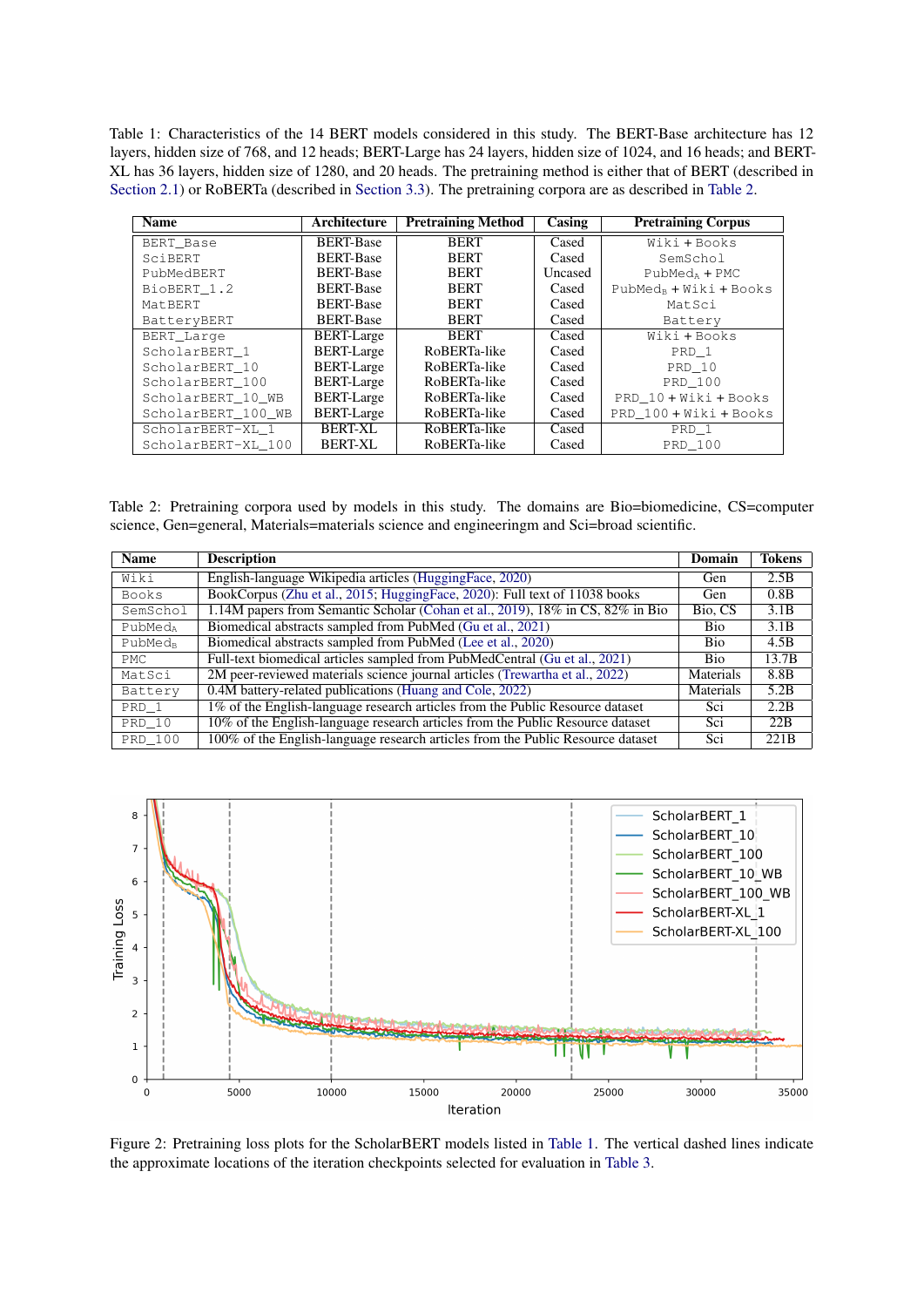<span id="page-6-0"></span>Table 3: Effect on downstream NER task performance of varying the size of the pretraining corpus (Model: 1%, 10%, and 100% of PRD) and number of ScholarBERT pretraining iterations (second column). SB = ScholarBERT.

|        |                   |               | Dataset used for NER finetuning task |               |               |                     |                 |
|--------|-------------------|---------------|--------------------------------------|---------------|---------------|---------------------|-----------------|
| Model  | <b>Iterations</b> | <b>Epochs</b> | <b>BC5CDR</b>                        | <b>JNLPBA</b> | <b>SciERC</b> | <b>NCBI-Disease</b> | <b>ChemDNER</b> |
|        | 900               | 4             | 65.57                                | 44.52         | 16.08         | 49.10               | 61.28           |
|        | 4600              | 22            | 75.36                                | 65.53         | 31.65         | 66.27               | 72.19           |
| $SB_1$ | 10000             | 49            | 85.67                                | 71.86         | 54.36         | 82.94               | 83.13           |
|        | 23649             | 115           | 86.77                                | 73.02         | 59.65         | 85.73               | 85.35           |
|        | 33250             | 165           | 87.78                                | 72.45         | 60.63         | 85.90               | 84.72           |
|        | 900               | $\Omega$      | 65.31                                | 44.96         | 15.41         | 48.41               | 61.17           |
|        | 4599              | 2             | 74.66                                | 64.21         | 30.39         | 66.05               | 70.84           |
| SB 10  | 9999              | 4             | 85.33                                | 71.82         | 55.20         | 83.73               | 82.68           |
|        | 23199             | 11            | 87.42                                | 72.87         | 59.30         | 84.21               | 84.69           |
|        | 33800             | 16            | 87.82                                | 73.50         | 57.64         | 87.12               | 84.91           |
|        | 900               | $\Omega$      | 64.57                                | 41.90         | 18.06         | 46.60               | 59.73           |
|        | 4389              | $\Omega$      | 80.00                                | 69.78         | 41.25         | 64.68               | 75.64           |
| SB 100 | 10689             | $\Omega$      | 86.39                                | 73.22         | 58.13         | 80.92               | 82.15           |
|        | 22699             | $\theta$      | 87.39                                | 73.48         | 59.84         | 86.77               | 84.92           |
|        | 33900             |               | 87.98                                | 73.51         | 58.59         | 85.34               | 84.91           |

## 4.1 Evaluation Tasks

We first introduce the 11 downstream tasks that we use to evaluate model performance: eight NER tasks and three sentence-level tasks. For the NER tasks, we use the following eight annotated scientific NER datasets.

- 1. BC5CDR [\(Li et al.,](#page-11-13) [2016\)](#page-11-13): An NER dataset identifying diseases, chemicals, and their interactions, generated from the abstracts of 1500 PubMed articles containing 4409 annotated chemicals, 5818 diseases, and 3116 chemical-disease interactions, totaling 6283 unique entities.
- 2. JNLPBA [\(Kim et al.,](#page-11-14) [2004\)](#page-11-14): A bio-entity recognition dataset of molecular biology concepts from 2404 MEDLINE abstracts, consisting of 21 800 unique entities.
- 3. SciERC [\(Luan et al.,](#page-11-15) [2018\)](#page-11-15): A dataset annotating entities, relations, and coreference clusters in 500 abstracts from 12 AI conference/workshop proceedings. It contains 5714 distinct named entities.
- 4. NCBI-Disease (Doğan et al., [2014\)](#page-10-7): Annotations for 793 PubMed abstracts consisting of 6893 disease mentions, of which 2134 are unique.
- 5. ChemDNER [\(Krallinger et al.,](#page-11-16) [2015\)](#page-11-16): A chemical entity recognition dataset derived from 10 000 abstracts containing 19 980 unique chemical entity mentions.
- 6. MatSciNER [\(Trewartha et al.,](#page-12-3) [2022\)](#page-12-3): 800 annotated abstracts from solid state materials publications sourced via Elsevier's Scopus/- ScienceDirect, Springer-Nature, Royal Society of Chemistry, and Electrochemical Society. Seven types of entities are labeled: inorganic materials (MAT), symmetry/phase labels (SPL), sample descriptors (DSC), material properties (PRO), material applications (APL), synthesis methods (SMT), and characterization methods (CMT).
- 7. ScienceExam [\(Smith et al.,](#page-12-5) [2019\)](#page-12-5): 133K entities from the Aristo Reasoning Challenge Corpus of 3rd to 9th grade science exam questions.
- 8. Coleridge [\(Coleridge Initiative,](#page-10-8) [2020\)](#page-10-8): 13 588 entities from sociology articles indexed by the Inter-university Consortium for Political and Social Research (ICPSR).

The sentence-level downstream tasks are relation extraction on the ChemProt (biology) and Sci-ERC (computer science) datasets, and sentence classification on the Paper Field (multidisciplinary) dataset:

- 1. ChemProt consists of 1820 PubMed abstracts with chemical-protein interactions annotated by domain experts [\(Peng et al.,](#page-11-17) [2019\)](#page-11-17).
- 2. SciERC, introduced above, provides 4716 relations [\(Luan et al.,](#page-11-15) [2018\)](#page-11-15).
- 3. The Paper Field dataset [\(Beltagy et al.,](#page-10-1) [2019\)](#page-10-1), built from the Microsoft Academic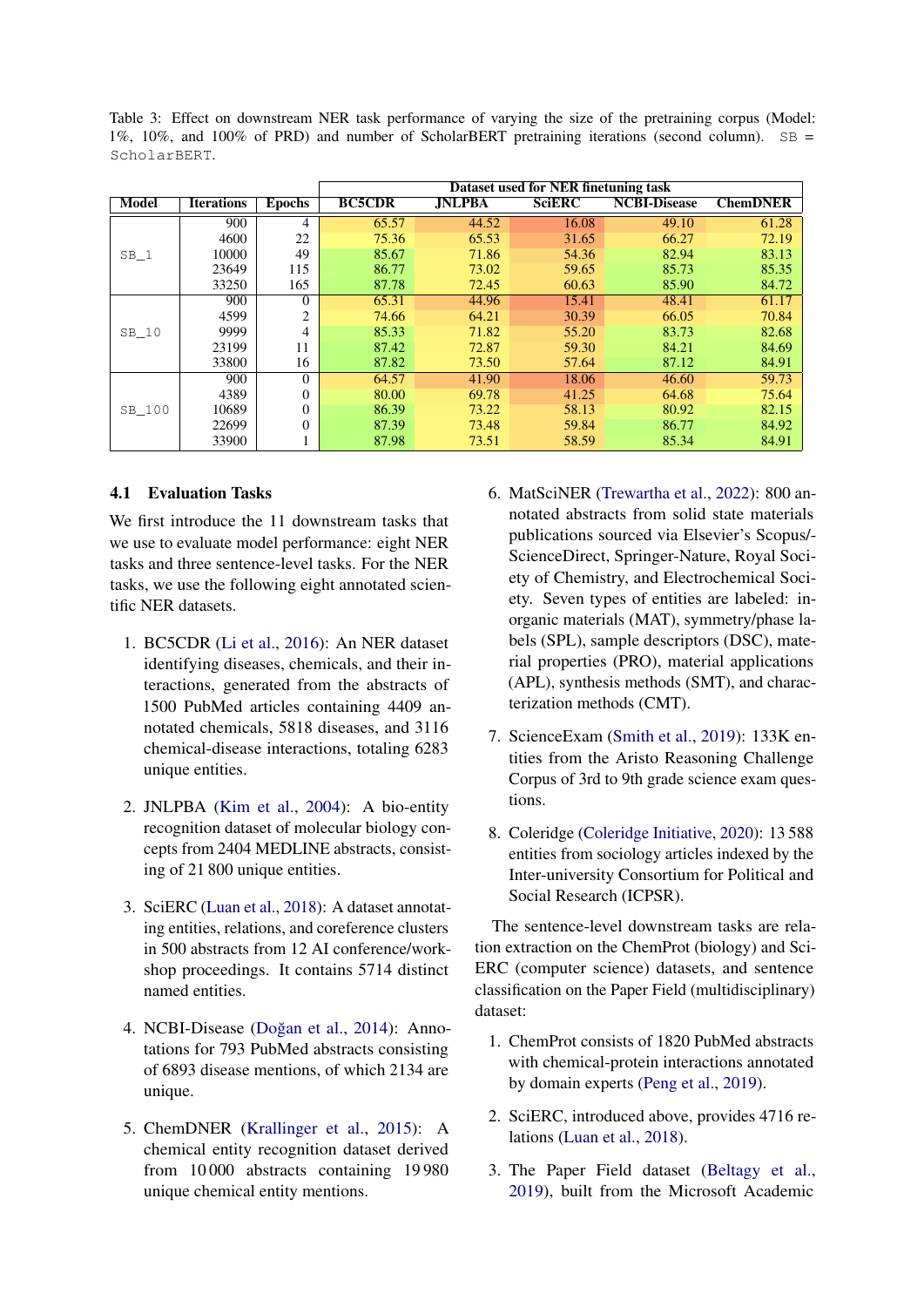Graph [\(Sinha et al.,](#page-11-18) [2015\)](#page-11-18), maps paper titles to one of seven fields of study (geography, politics, economics, business, sociology, medicine, and psychology), with each field of study having around 12K training examples.

## 4.2 Sensitivity Analysis

We first explore the impact of pretraining corpus size and number of training iterations. We train three identical ScholarBERT models on the PRD\_1, PRD\_10, and PRD\_100 datasets until the training loss has plateaued. We select five checkpoints throughout the course of training at ∼900, 4500, 10 000, 23 000, and 33 500 iterations. We choose these iteration counts for checkpoints because they represent points of interest with respect to the pretraining loss (see [Figure 2\)](#page-5-2).

For each model and checkpoint, we finetune the model on the BC5CDR, JNLPBA, SciERC, NCBI-Disease, and ChemDNER datasets, to obtain a total of 3 models  $\times$  5 checkpoints  $\times$  5 datasets = 75 finetuned models. We then test each finetuned model on the NER task that corresponds to its finetuning dataset, to yield the results in [Table 3.](#page-6-0) We observe that increasing the pretraining corpus size has no significant effect on performance for any of the five tasks. Note that the smallest dataset, PRD\_1, consists of 2.2B tokens, and the original BERT model is trained on just 3.3B tokens. We infer that a model's capacity for encoding data is inherently limited by the size of its latent space. Hence increasing the amount of data over a threshold will no longer improve the model's performance.

With respect to number of training iterations, we observe that at the start of training, loss decreases rapidly until around 10 000 iterations, which marks the end of the "rapid learning" phase. Training longer to the point of convergence (roughly 33 000 iterations) yields small but measurable performance improvements, after which performance does not improve with further training. Therefore, the ScholarBERT models used in the following fine tuning experiments are all pretrained for 33 000 iterations.

To better exploit the magnitude of the Public Resource dataset, we trained a larger model, ScholarBERT-XL, effectively doubling the parameter space compared to ScholarBERT. Specifically, we trained two ScholarBERT-XL models, one on the smallest subset, PRD\_1, and one on the entire dataset, PRD\_100. The ScholarBERT-XL models performed within the run-to-run variances of the

smaller ScholarBERT models. We hypothesize that these tasks are not sufficiently complex and the finetuning datasets are not sufficiently large to make use of the additional pretraining data, training time, or model parameters.

## 4.3 Finetuning for NER Tasks

We compare the performance of the ScholarBERT models with various state-of-the-art scientific models described in [Table 1.](#page-5-0)

Model performance for NER tasks is measured by using the F-1 score, which is defined as the harmonic mean between precision and recall such that  $F_1 = 2 \frac{\text{precision} \cdot \text{recall}}{\text{precision} + \text{recall}}$ . However, as a named entity can consist of multiple tokens and there are usually multiple entity classes in an NER dataset, there are multiple ways to define the F-1 score for NER tasks [\(Sang and De Meulder,](#page-11-19) [2003;](#page-11-19) [Nakayama,](#page-11-20) [2018\)](#page-11-20). To ensure fair comparison, we download published pretrained models and finetune every model on every task with the same finetuning hyperparameters. We compute F-1 scores by using the CoNLL NER evaluation Perl script [\(Sang and](#page-11-19) [De Meulder,](#page-11-19) [2003\)](#page-11-19).

The F-1 scores for all models and datasets is presented in [Table 4,](#page-8-0) and [Table 5](#page-8-1) shows the perdomain average F-1 score of each model. Each experiment is run five times and the average is reported. Unsurprisingly, the model that is trained on the same domain as the test set achieved the highest F-1 score (in bold) on the domain relevant test. However, models that are "off-domain" (i.e., pretrained on an irrelevant domain) can reach an F-1 score within a few percentage points of the relevant "on-domain" model. For example, MatBERT, trained exclusively on a Materials Science corpus, achieves an F-1 score of 83.35 on the MatSciNER task, but SciBERT, PubMedBERT and BioBERT, which are trained on Computer Science and biomedical texts, are also able to achieve an F-1 score within two percentage points of MatBERT on the same task.

## 4.4 Sentence classification F-1 scores

Table [6](#page-10-9) shows the performance of each model on our three sentence-level tasks: two relation extraction (SciERC and ChemProt) and one sentence classification (PaperField). We can see that Scholar-BERT\_XL\_100 performed best on the SciERC relation extraction task, while PubMedBERT performs best on the other two tasks. Nevertheless, we observe that the F-1 scores of off-domain models are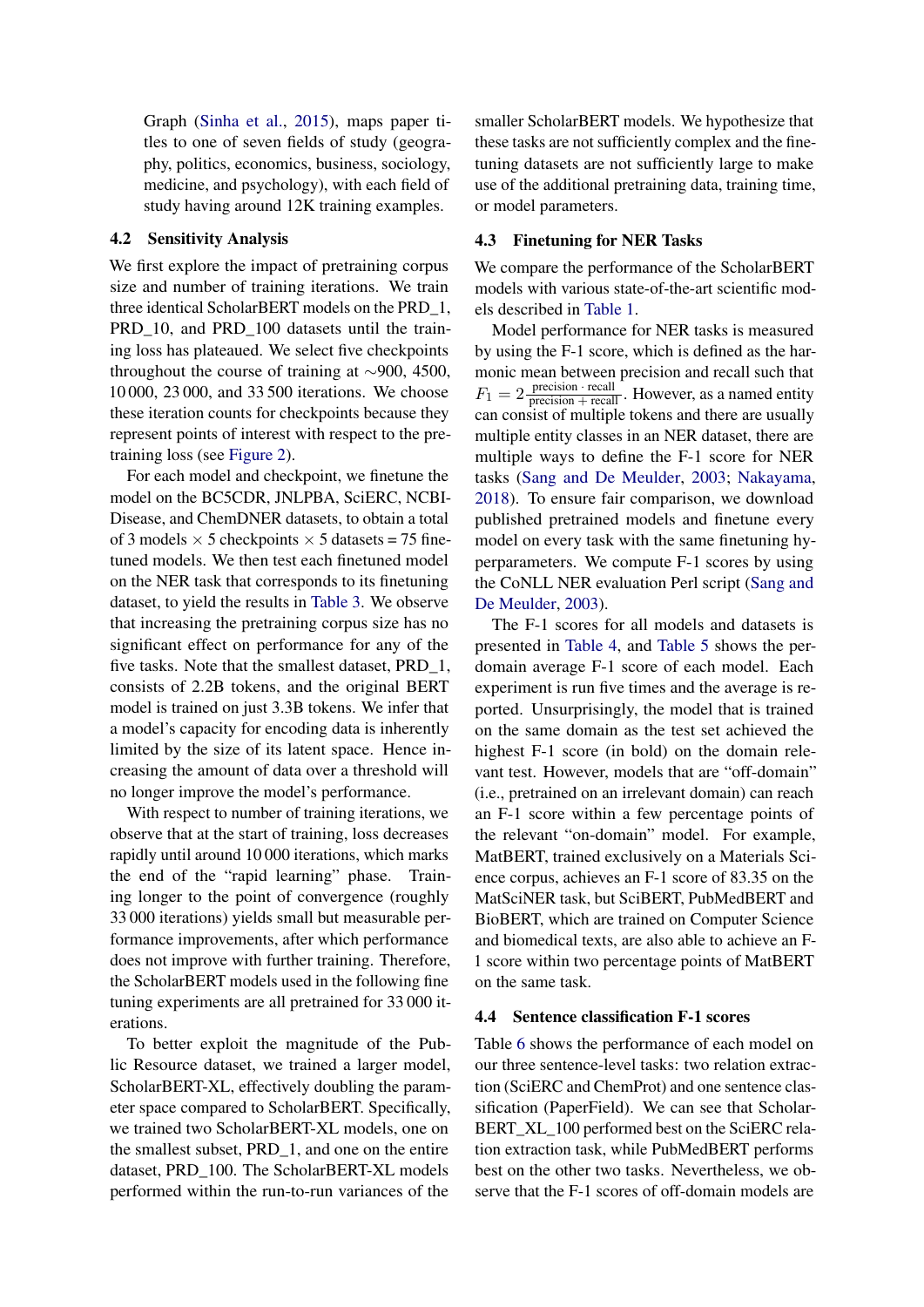<span id="page-8-0"></span>Table 4: NER F-1 scores for each model. Models are finetuned five times for each dataset and the average result is presented. In the first column, SB = ScholarBERT.

|                 | BUCON | <b>PARA</b> | No Chicago | Scribber | Cheenol Exp | Manufacture | <b>Science</b> d High | Colectives | Mean  |
|-----------------|-------|-------------|------------|----------|-------------|-------------|-----------------------|------------|-------|
| BERT-Base       | 85.36 | 72.15       | 84.28      | 56.73    | 84.84       | 78.51       | 78.37                 | 57.75      | 74.75 |
| BERT-Large      | 86.86 | 72.80       | 84.91      | 59.20    | 85.83       | 82.16       | 82.32                 | 57.46      | 76.44 |
| SciBERT         | 88.43 | 73.24       | 86.95      | 59.36    | 85.76       | 82.64       | 78.83                 | 54.07      | 76.16 |
| PubMedBERT      | 89.34 | 74.53       | 87.91      | 59.03    | 87.96       | 82.63       | 69.73                 | 57.71      | 76.11 |
| <b>BioBERT</b>  | 88.01 | 73.09       | 87.84      | 58.24    | 85.53       | 81.76       | 78.60                 | 57.04      | 76.26 |
| MatBERT         | 86.44 | 72.56       | 84.94      | 58.52    | 86.09       | 83.35       | 80.01                 | 56.91      | 76.10 |
| BatteryBERT     | 87.42 | 72.78       | 87.04      | 59.00    | 86.49       | 82.94       | 78.14                 | 59.87      | 76.71 |
| SB <sub>1</sub> | 87.27 | 73.06       | 85.49      | 58.62    | 85.25       | 80.87       | 82.75                 | 55.34      | 76.08 |
| SB 10           | 87.69 | 73.03       | 85.65      | 58.39    | 85.80       | 80.61       | 83.24                 | 53.41      | 75.98 |
| SB 100          | 87.84 | 73.47       | 85.92      | 58.37    | 85.90       | 82.09       | 83.12                 | 54.93      | 76.46 |
| SB 10 WB        | 86.68 | 72.67       | 84.51      | 57.34    | 83.94       | 78.98       | 83.00                 | 54.29      | 75.18 |
| SB_100_WB       | 86.89 | 73.16       | 84.88      | 58.43    | 84.31       | 80.84       | 82.43                 | 54.00      | 75.62 |
| $SB-XL 1$       | 87.09 | 73.14       | 84.61      | 58.45    | 85.81       | 82.84       | 81.09                 | 55.94      | 76.12 |
| SB-XL 100       | 87.46 | 73.25       | 84.73      | 57.26    | 85.73       | 81.75       | 80.72                 | 54.54      | 75.68 |
| Best-of-SB      | 87.84 | 73.47       | 85.92      | 58.62    | 85.90       | 82.84       | 83.24                 | 55.94      | 76.72 |

<span id="page-8-1"></span>Table 5: NER F-1 scores averaged by domain. Biomedical = {BC5CDR, JNLPBA, NCBI-Disease, ChemDNER}. CS = {SciERC}. Materials = {MatSciNER}. Sociology = {Coleridge}. Multi-Disciplinary = {ScienceExam}.

|                | <b>Finally City</b> | چي    | Marchines | Socialdes | <b>Maritime Britain R.A.</b> | Mean  |
|----------------|---------------------|-------|-----------|-----------|------------------------------|-------|
| BERT-Base      | 81.66               | 56.73 | 78.51     | 57.75     | 78.37                        | 70.60 |
| BERT-Large     | 82.60               | 59.20 | 82.61     | 57.46     | 82.32                        | 72.84 |
| SciBERT        | 83.60               | 59.36 | 82.64     | 54.07     | 78.83                        | 71.70 |
| PubMedBERT     | 84.94               | 59.03 | 82.63     | 57.71     | 69.73                        | 70.81 |
| <b>BioBERT</b> | 83.62               | 58.24 | 81.76     | 57.04     | 78.60                        | 71.85 |
| MatBERT        | 82.51               | 58.52 | 83.35     | 56.91     | 80.01                        | 72.26 |
| BatteryBERT    | 83.43               | 59.00 | 82.94     | 59.87     | 78.14                        | 72.68 |
| $SB_1$         | 82.77               | 58.62 | 80.87     | 55.34     | 82.75                        | 72.07 |
| SB 10          | 83.04               | 58.39 | 80.61     | 53.41     | 83.24                        | 71.74 |
| SB 100         | 83.28               | 58.37 | 82.09     | 54.93     | 83.12                        | 72.36 |
| SB 10 WB       | 81.95               | 57.34 | 78.98     | 54.29     | 83.00                        | 71.11 |
| SB 100 WB      | 82.31               | 58.43 | 80.84     | 54.00     | 82.43                        | 71.60 |
| SB-XL 1        | 82.66               | 58.45 | 82.84     | 55.94     | 81.09                        | 71.85 |
| $SB-XL_100$    | 82.79               | 57.26 | 81.75     | 54.54     | 80.72                        | 71.60 |
| Best-of-SB     | 83.28               | 58.62 | 82.84     | 55.94     | 83.24                        | 72.78 |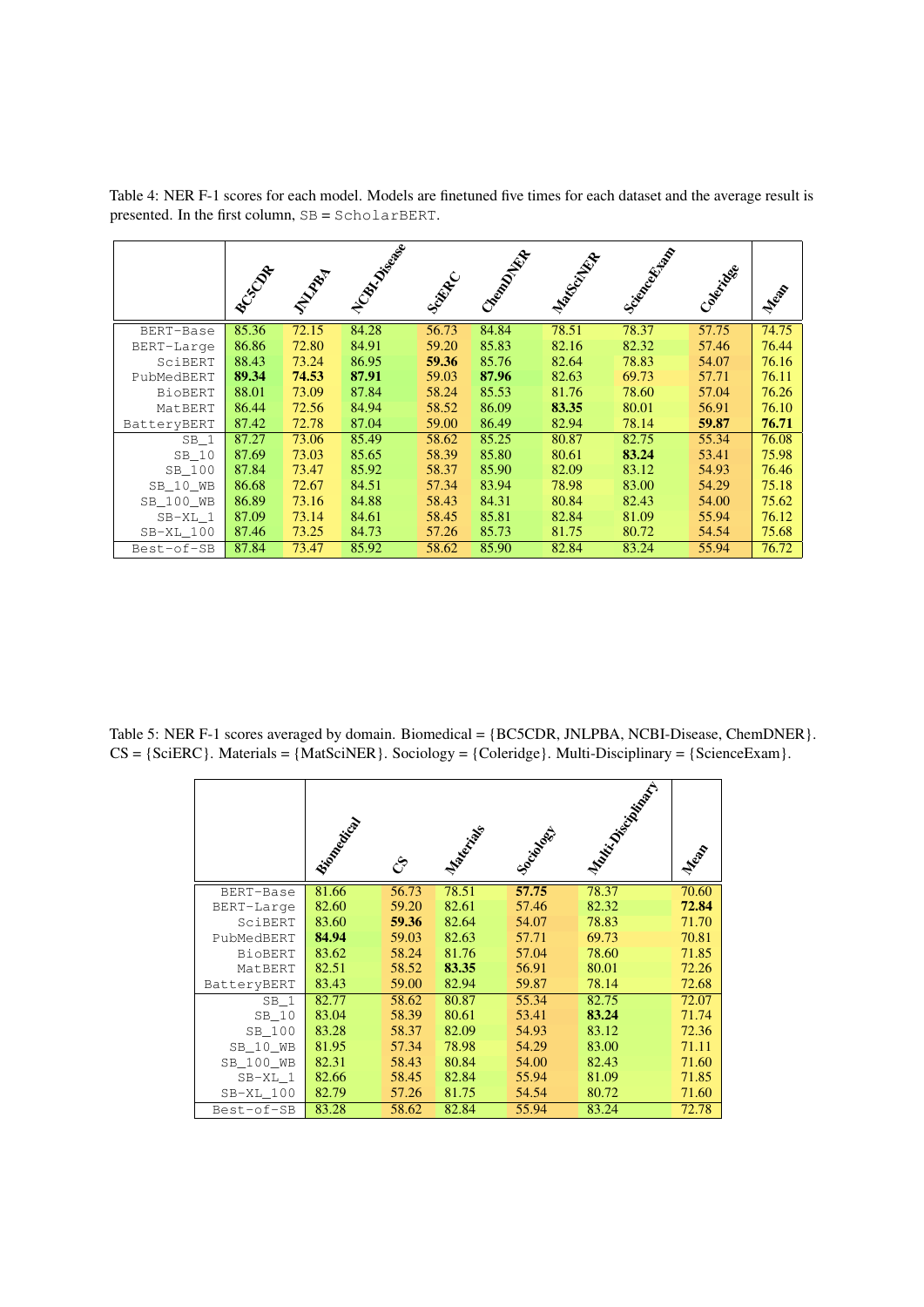remarkably close to those of on-domain models.

## 4.5 Discussion

Through the experiments above, we have tested the prediction performance of existing science-focused BERT-based models on token- and sentence-level classification tasks in a variety of disciplines, and compared their performance to seven variants of the ScholarBERT model. Overall, as shown in Tables [4,](#page-8-0) [5,](#page-8-1) and [6,](#page-10-9) domain-specific models outperform other models on tasks within their respective domains. However, the performance difference measured as F-1 scores among the models is small, with most models less than two percentage points lower than the best performer. In other words, a model pretrained on a particular subject demonstrates only minimal advantage for tasks in that domain over models pretrained on corpora drawn from disparate domains. For example, PubMed-BERT, which is pretrained exclusively on biomedical text, achieves computer science NER performance just 0.3 points lower than does SciBERT, whose training corpus includes computer science articles. Moreover, the seven ScholarBERT variants also achieved similar performance, despite significant differences in their model sizes and pretraining corpora. The performance gap between models is even smaller if we take the error bars into account. We provide the standard deviation of F-1 scores for each task and model across 5 runs and visualizations with error bars in the Appendix. More parameters and larger pretraining corpus did not always lead to big increases in F-1 scores, as we had initially expected.

The reasons for these minor NER performance differences across different models could be twofold: On the one hand, finetuning can overcome missing domain-specific knowledge in pretraining. One popular motivation for pretraining language models on a specific domain is that the model learns domain-specific concepts. However, a sufficiently large finetuning dataset can allow finetuning to patch holes in domain knowledge. This was observed in our test sets, where each domain has tens to hundreds of thousands of examples for finetuning. On the other hand, the test sets used for evaluating models may not be accurate, non-biased representations of the general scientific literature. We were able to find labeled test datasets in four domains (plus one multi-disciplinary dataset) despite our best efforts, and five out of 11 datasets

are in the biomedical domain. This is due to the fact that the availability of annotated datasets varies significantly across disciplines. While NLP techniques have long played an integral part in some domains (such as biomedicine [\(Yandell and Ma](#page-12-6)[joros,](#page-12-6) [2002\)](#page-12-6) and materials science [\(Tshitoyan et al.,](#page-12-7) [2019\)](#page-12-7)), resulting in an abundance of datasets, they are just starting to be adopted in other domains (such as social sciences [\(Duede et al.,](#page-10-10) [2021;](#page-10-10) [Ko](#page-11-21)[zlowski et al.,](#page-11-21) [2019\)](#page-11-21)), leading to a scarcity of labeled data. We were unable to find a comprehensive multi-disciplinary test set, and view this as an area of important future work.

## 5 Conclusions

We explored three hypothesises about the performance of science-focused BERT-based models. We evaluated the impact of various factors, including model size, the size and breadth of pretraining data, and pretraining and finetuning lengths. In doing so, we developed the largest and most general scientific BERT model with 770M parameters and trained on the largest collection of scientific articles, consisting of 221B tokens. To the best of our knowledge, our experiments comparing seven ScholarBERT models, five scientific BERT models, and two standard BERT models on 11 downstream scientific tasks, represent the most complete evaluation of such models performed to date.

Experimental data confirmed the hypothesis H2 by showing that ScholarBERT, pretrained on a multi-disciplinary corpus, can achieve performance on-par with domain specific models on tasks in said domain.

Our results also present the counter-intuitive finding that pretraining on the domain corresponding to a downstream task, as well as pretraining a bigger model on a larger corpus, gives the model only a marginal advantage over models trained on a different or general domain, contradicting hypothesises H1 and H3. We attribute this small performance gap to the power of finetuning, and the lack of comprehensive and non-biased labeled evaluation datasets. High costs seem likely to make the generation of a single labeled evaluation dataset(s) impractical, due to the wide variety of NLP tasks that may be undertaken in scientific fields. Instead, we believe that accurate evaluation of science-focused language models requires new methods that do not rely on labeled data; the development of such methods will be a focus of future work.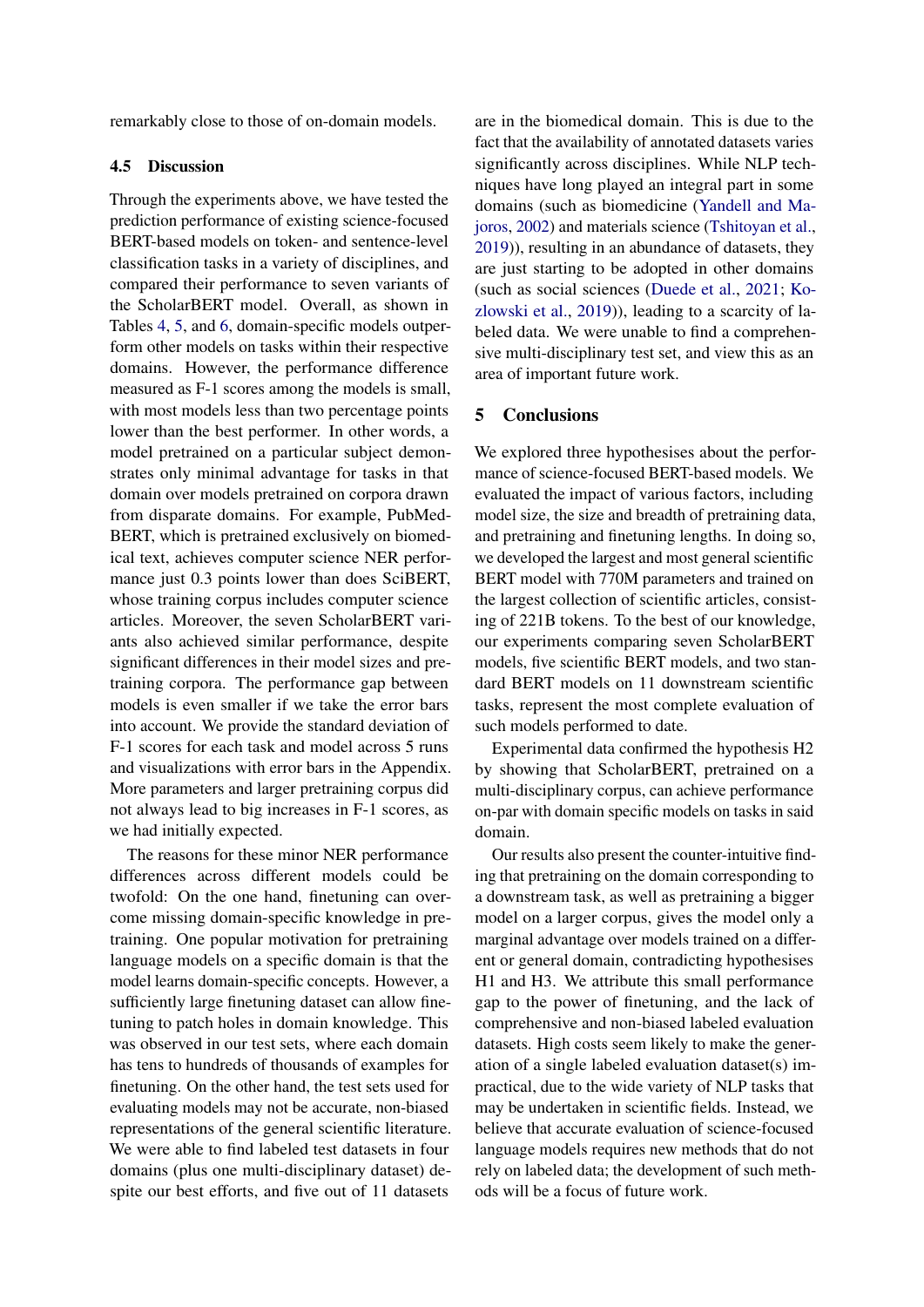|                 | <b>SciERC</b> | <b>ChemProt</b> | <b>PaperField</b> | Mean  |
|-----------------|---------------|-----------------|-------------------|-------|
| BERT-Base       | 74.95         | 83.70           | 72.83             | 77.16 |
| BERT-Large      | 80.14         | 88.06           | 73.12             | 80.44 |
| SciBERT         | 79.26         | 89.80           | 73.19             | 80.75 |
| PubMedBERT      | 77.45         | 91.78           | 73.93             | 81.06 |
| <b>BioBERT</b>  | 80.12         | 89.27           | 73.07             | 80.82 |
| MatBERT         | 79.85         | 88.15           | 71.50             | 79.83 |
| BatteryBERT     | 78.14         | 88.33           | 73.28             | 79.92 |
| SB <sub>1</sub> | 73.01         | 83.04           | 72.77             | 76.27 |
| SB 10           | 75.95         | 82.92           | 72.94             | 77.27 |
| SB_100          | 76.19         | 87.60           | 73.14             | 78.98 |
| SB 10 WB        | 73.17         | 81.48           | 72.37             | 75.67 |
| SB 100 WB       | 76.71         | 83.98           | 72.29             | 77.66 |
| SB-XL 1         | 74.85         | 90.60           | 73.22             | 79.56 |
| SB-XL 100       | 80.99         | 89.18           | 73.66             | 81.28 |
| Best-of-SB      | 80.99         | 90.60           | 73.66             | 81.75 |

<span id="page-10-9"></span>Table 6: Relation Extraction and Sentence classification F-1 scores for each model. Models are finetuned five times for each dataset and the average result is presented.

We have published the ScholarBERT models on HuggingFace ([https://huggingface.co/](https://huggingface.co/globuslabs) [globuslabs](https://huggingface.co/globuslabs)). We are not permitted to share the Public Resource dataset.

#### Acknowledgements

This work was performed under award 70NANB19H005 from U.S. Department of Commerce, National Institute of Standards and Technology as part of the Center for Hierarchical Materials Design (CHiMaD); by the U.S. Department of Energy under contract DE-AC02-06CH11357; and by U.S. National Science Foundation awards DGE-2022023 and OAC-2106661. This research used resources of the University of Chicago Research Computing Center and the Argonne Leadership Computing Facility, a DOE Office of Science User Facility supported under Contract DE-AC02-06CH11357.

## **References**

- <span id="page-10-4"></span>Jameel Ahmad. 2012. Stylistic features of scientific English: A study of scientific research articles. *English Language and Literature Studies*, 2(1).
- <span id="page-10-5"></span>Waleed Ammar, Dirk Groeneveld, Chandra Bhagavatula, Iz Beltagy, Miles Crawford, Doug Downey, Jason Dunkelberger, Ahmed Elgohary, Sergey Feldman, Vu Ha, Rodney Kinney, Sebastian Kohlmeier, Kyle Lo, Tyler Murray, Hsu-Han Ooi, Matthew Peters, Joanna Power, Sam Skjonsberg, Lucy Wang, Chris Wilhelm, Zheng Yuan, Madeleine van Zuylen, and Oren Etzioni. 2018. Construction of the literature graph in Semantic Scholar. In *Conference of the North American Chapter of the Association for Computational Linguistics*, pages 84–91.

<span id="page-10-3"></span>Gordon Bell, Tony Hey, and Alex Szalay. 2009. Be-

yond the data deluge. *Science*, 323(5919):1297– 1298.

- <span id="page-10-1"></span>Iz Beltagy, Kyle Lo, and Arman Cohan. 2019. Sci-BERT: A pretrained language model for scientific text. In *Conference on Empirical Methods in Natural Language Processing and 9th International Joint Conference on Natural Language Processing*, pages 3615–3620. Association for Computational Linguistics.
- <span id="page-10-2"></span>Lutz Bornmann and Rüdiger Mutz. 2015. Growth rates of modern science: A bibliometric analysis based on the number of publications and cited references. *Journal of the Association for Information Science and Technology*, 66(11):2215–2222.
- <span id="page-10-6"></span>Arman Cohan, Waleed Ammar, Madeleine Van Zuylen, and Field Cady. 2019. Structural scaffolds for citation intent classification in scientific publications. In *Conference of the North American Chapter of the Association for Computational Linguistics*, pages 3586–3596. Association for Computational Linguistics.
- <span id="page-10-8"></span>Coleridge Initiative. 2020. [https:](https://www.kaggle.com/c/coleridgeinitiative-show-us-the-data) [//www.kaggle.com/c/](https://www.kaggle.com/c/coleridgeinitiative-show-us-the-data) [coleridgeinitiative-show-us-the-data](https://www.kaggle.com/c/coleridgeinitiative-show-us-the-data).
- <span id="page-10-0"></span>Jacob Devlin, Ming-Wei Chang, Kenton Lee, and Kristina Toutanova. 2019. BERT: Pre-training of deep bidirectional transformers for language understanding. In *Conference of the North American Chapter of the Association for Computational Linguistics*, pages 4171–4186.
- <span id="page-10-7"></span>Rezarta Islamaj Doğan, Robert Leaman, and Zhiyong Lu. 2014. NCBI disease corpus: A resource for disease name recognition and concept normalization. *Journal of Biomedical Informatics*, 47:1–10.
- <span id="page-10-10"></span>Eamon Duede, Misha Teplitskiy, Karim Lakhani, and James Evans. 2021. Being together in place as a catalyst for scientific advance. *arXiv preprint arXiv:2107.04165*.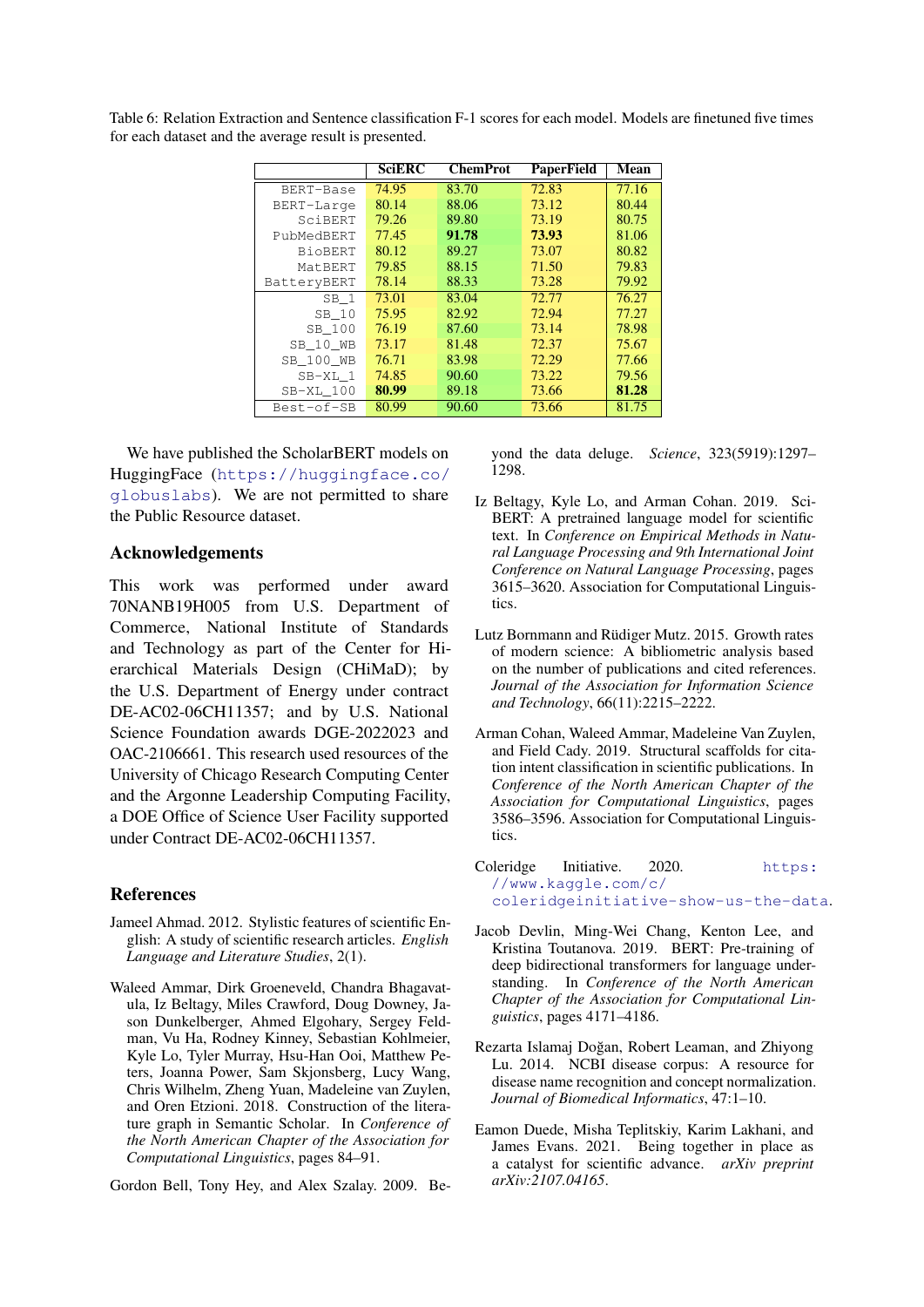- <span id="page-11-2"></span>Zhengjie Gao, Ao Feng, Xinyu Song, and Xi Wu. 2019. Target-dependent sentiment classification with BERT. *Ieee Access*, 7:154290–154299.
- <span id="page-11-9"></span>GROBID. 2008–2022. GROBID. [https://](https://github.com/kermitt2/grobid) [github.com/kermitt2/grobid](https://github.com/kermitt2/grobid).
- <span id="page-11-3"></span>Yu Gu, Robert Tinn, Hao Cheng, Michael Lucas, Naoto Usuyama, Xiaodong Liu, Tristan Naumann, Jianfeng Gao, and Hoifung Poon. 2021. Domainspecific language model pretraining for biomedical natural language processing. *ACM Transactions on Computing for Healthcare*, 3(1):1–23.
- <span id="page-11-0"></span>Kai Hakala and Sampo Pyysalo. 2019. Biomedical named entity recognition with multilingual BERT. In *5th Workshop on BioNLP Open Shared Tasks*, pages 56–61.
- <span id="page-11-10"></span>Hathi. 2022. Hathi Trust Research Center. [https:](https://www.hathitrust.org/htrc) [//www.hathitrust.org/htrc](https://www.hathitrust.org/htrc).
- <span id="page-11-8"></span>Anthony JG Hey and Anne E Trefethen. 2003. The data deluge: An e-science perspective. In *Grid Computing: Making the Global Infrastructure a Reality*. Wiley and Sons.
- <span id="page-11-4"></span>Shu Huang and Jacqueline M Cole. 2022. Battery-BERT: A pretrained language model for battery database enhancement. *Journal of Chemical Information and Modeling*.
- <span id="page-11-12"></span>HuggingFace. 2020. English wikipedia corpus. [https://huggingface.co/datasets/](https://huggingface.co/datasets/wikipedia) [wikipedia](https://huggingface.co/datasets/wikipedia). [Online; accessed 08-January-2022].
- <span id="page-11-14"></span>Jin-Dong Kim, Tomoko Ohta, Yoshimasa Tsuruoka, Yuka Tateisi, and Nigel Collier. 2004. Introduction to the bio-entity recognition task at JNLPBA. In *International Joint Workshop on Natural Language Processing in Biomedicine and its Applications*, pages 70–75.
- <span id="page-11-21"></span>Austin C Kozlowski, Matt Taddy, and James A Evans. 2019. The geometry of culture: Analyzing the meanings of class through word embeddings. *American Sociological Review*, 84(5):905–949.
- <span id="page-11-16"></span>Martin Krallinger, Obdulia Rabal, Florian Leitner, Miguel Vazquez, David Salgado, Zhiyong Lu, Robert Leaman, Yanan Lu, Donghong Ji, Daniel M Lowe, Roger A Sayle, Riza Theresa Batista-Navarro, Rafal Rak, Torsten Huber, Tim Rocktäschel, Sérgio Matos, David Campos, Buzhou Tang, Hua Xu, Tsendsuren Munkhdalai, Keun Ho Ryu, SV Ramanan, Senthil Nathan, Slavko Žitnik, Marko Bajec, Lutz Weber, Matthias Irmer, Saber A Akhondi, Jan A Kors, Shuo Xu, Xin An, Utpal Kumar Sikdar, Asif Ekbal, Masaharu Yoshioka, Thaer M Dieb, Miji Choi, Karin Verspoor, Madian Khabsa, C Lee Giles, Hongfang Liu, Komandur Elayavilli Ravikumar, Andre Lamurias, Francisco M Couto, Hong-Jie Dai, Richard Tzong-Han Tsai, Caglar Ata, Tolga Can, Anabel Usié, Rui Alves, Isabel Segura-Bedmar, Paloma Martínez, Julen Oyarzabal, and Alfonso Valencia. 2015. The CHEMDNER corpus of chemicals and drugs and its annotation principles. *Journal of Cheminformatics*, 7(1):1–17.
- <span id="page-11-5"></span>Jinhyuk Lee, Wonjin Yoon, Sungdong Kim, Donghyeon Kim, Sunkyu Kim, Chan Ho So, and Jaewoo Kang. 2020. BioBERT: A pretrained biomedical language representation model for biomedical text mining. *Bioinformatics*, 36(4):1234–1240.
- <span id="page-11-13"></span>Jiao Li, Yueping Sun, Robin J Johnson, Daniela Sciaky, Chih-Hsuan Wei, Robert Leaman, Allan Peter Davis, Carolyn J Mattingly, Thomas C Wiegers, and Zhiyong Lu. 2016. BioCreative V CDR task corpus: A resource for chemical disease relation extraction. *Database*, 2016.
- <span id="page-11-6"></span>Yinhan Liu, Myle Ott, Naman Goyal, Jingfei Du, Mandar Joshi, Danqi Chen, Omer Levy, Mike Lewis, Luke Zettlemoyer, and Veselin Stoyanov. 2019. RoBERTa: A robustly optimized BERT pretraining approach. *arXiv preprint arXiv:1907.11692*.
- <span id="page-11-15"></span>Yi Luan, Luheng He, Mari Ostendorf, and Hannaneh Hajishirzi. 2018. Multi-task identification of entities, relations, and coreference for scientific knowledge graph construction. In *Conference on Empirical Methods in Natural Language Processing*, pages 3219–3232. Association for Computational Linguistics.
- <span id="page-11-20"></span>Hiroki Nakayama. 2018. seqeval: A Python framework for sequence labeling evaluation. Software available from [https://github.com/](https://github.com/chakki-works/seqeval) [chakki-works/seqeval](https://github.com/chakki-works/seqeval).
- <span id="page-11-11"></span>NVIDIA. 2017. NVIDIA Apex (a PyTorch extension). <https://github.com/NVIDIA/apex>.
- <span id="page-11-17"></span>Yifan Peng, Shankai Yan, and Zhiyong Lu. 2019. Transfer learning in biomedical natural language processing: An evaluation of BERT and ELMo on ten benchmarking datasets. In *18th BioNLP Workshop and Shared Task*, pages 58–65. Association for Computational Linguistics.
- <span id="page-11-7"></span>Derek J de Solla Price. 1963. *Little Science, Big Science*. Columbia University Press.
- <span id="page-11-1"></span>Chen Qu, Liu Yang, Minghui Qiu, W Bruce Croft, Yongfeng Zhang, and Mohit Iyyer. 2019. BERT with history answer embedding for conversational question answering. In *42nd International ACM SI-GIR Conference on Research and Development in Information Retrieval*, pages 1133–1136.
- <span id="page-11-19"></span>Erik F Sang and Fien De Meulder. 2003. CoNLL eval script. [https://www.clips.uantwerpen.](https://www.clips.uantwerpen.be/conll2000/chunking/output.html) [be/conll2000/chunking/output.html](https://www.clips.uantwerpen.be/conll2000/chunking/output.html).
- <span id="page-11-18"></span>Arnab Sinha, Zhihong Shen, Yang Song, Hao Ma, Darrin Eide, Bo-June Hsu, and Kuansan Wang. 2015. An overview of Microsoft Academic Service (MAS) and applications. In *24th International Conference on World Wide Web*, pages 243–246.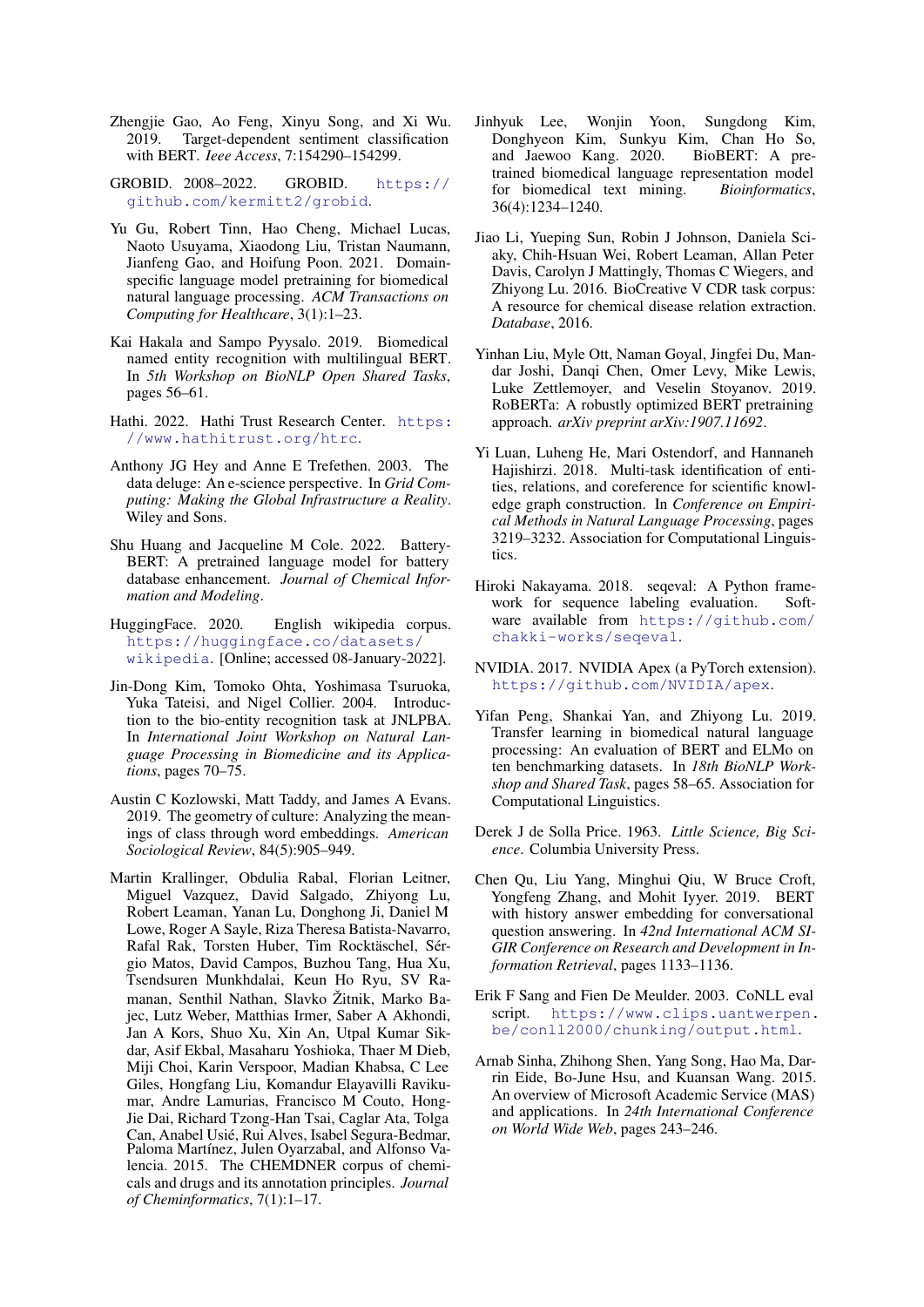- <span id="page-12-5"></span>Hannah Smith, Zeyu Zhang, John Culnan, and Peter Jansen. 2019. ScienceExamCER: A high-density fine-grained science-domain corpus for common entity recognition. In *12th Language Resources and Evaluation Conference*, pages 4529–4546. European Language Resources Association.
- <span id="page-12-2"></span>Misha Teplitskiy, Eamon Duede, Michael Menietti, and Karim R Lakhani. 2022. How status of research papers affects the way they are read and cited. *Research Policy*, 51(4):104484.
- <span id="page-12-3"></span>Amalie Trewartha, Nicholas Walker, Haoyan Huo, Sanghoon Lee, Kevin Cruse, John Dagdelen, Alexander Dunn, Kristin A. Persson, Gerbrand Ceder, and Anubhav Jain. 2022. [Quantifying the](https://doi.org/https://doi.org/10.1016/j.patter.2022.100488) [advantage of domain-specific pre-training on named](https://doi.org/https://doi.org/10.1016/j.patter.2022.100488) [entity recognition tasks in materials science.](https://doi.org/https://doi.org/10.1016/j.patter.2022.100488) *Patterns*, 3(4):100488.
- <span id="page-12-7"></span>Vahe Tshitoyan, John Dagdelen, Leigh Weston, Alexander Dunn, Ziqin Rong, Olga Kononova, Kristin A Persson, Gerbrand Ceder, and Anubhav Jain. 2019. Unsupervised word embeddings capture latent knowledge from materials science literature. *Nature*, 571(7763):95–98.
- <span id="page-12-1"></span>Karl Weiss, Taghi M Khoshgoftaar, and DingDing Wang. 2016. A survey of transfer learning. *Journal of Big Data*, 3(1):1–40.
- <span id="page-12-6"></span>Mark D Yandell and William H Majoros. 2002. Genomics and natural language processing. *Nature Reviews Genetics*, 3(8):601–610.
- <span id="page-12-0"></span>Wei Yang, Yuqing Xie, Aileen Lin, Xingyu Li, Luchen Tan, Kun Xiong, Ming Li, and Jimmy Lin. 2019. [End-to-end open-domain question answering with](https://doi.org/10.18653/v1/N19-4013) [BERTserini.](https://doi.org/10.18653/v1/N19-4013) In *Conference of the North American Chapter of the Association for Computational Linguistics (Demonstrations)*, pages 72–77, Minneapolis, Minnesota. Association for Computational Linguistics.
- <span id="page-12-4"></span>Yukun Zhu, Ryan Kiros, Rich Zemel, Ruslan Salakhutdinov, Raquel Urtasun, Antonio Torralba, and Sanja Fidler. 2015. Aligning books and movies: Towards story-like visual explanations by watching movies and reading books. In *IEEE International Conference on Computer Vision*, pages 19–27.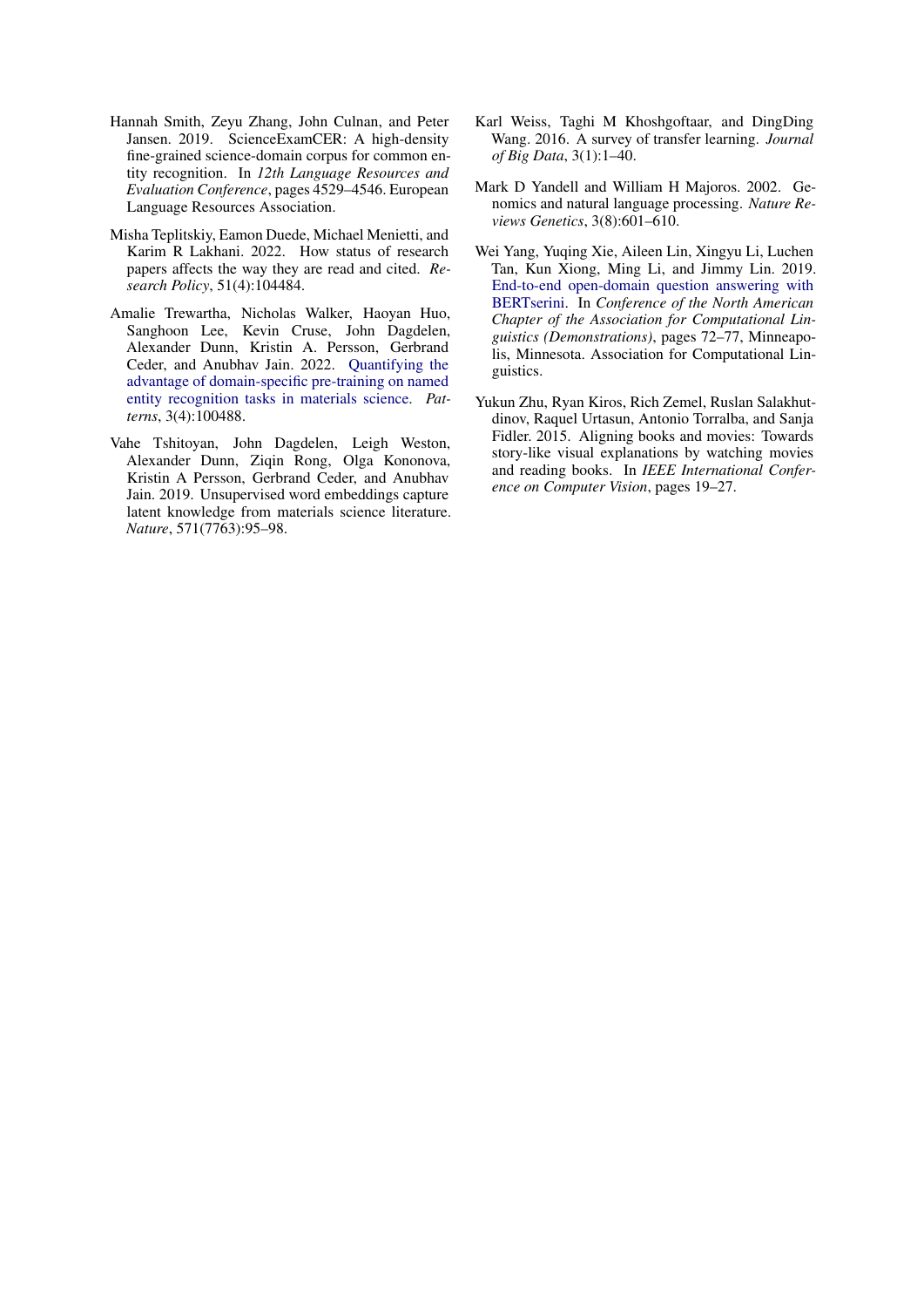# Appendix: Extended Results

[Table 7](#page-14-0) shows average F-1 scores with standard deviations (SD) for the NER tasks. The numbers are computed over five runs. [Figure 3](#page-14-1) is a visualization of the average scores with error bars. The SD and error bars for sentence classification tasks are presented in [Table 8](#page-15-0) and [Figure 4.](#page-15-1) The significant overlaps of error bars for NCBI-Disease, SciERC NER, Coleridge, SciERC Sentence Classification, and ChemProt corroborates our observation in [Section 4](#page-4-1) that on-domain pretraining only provides a marginal advantage on downstream prediction performance over pretraining on a different domain or a general corpus.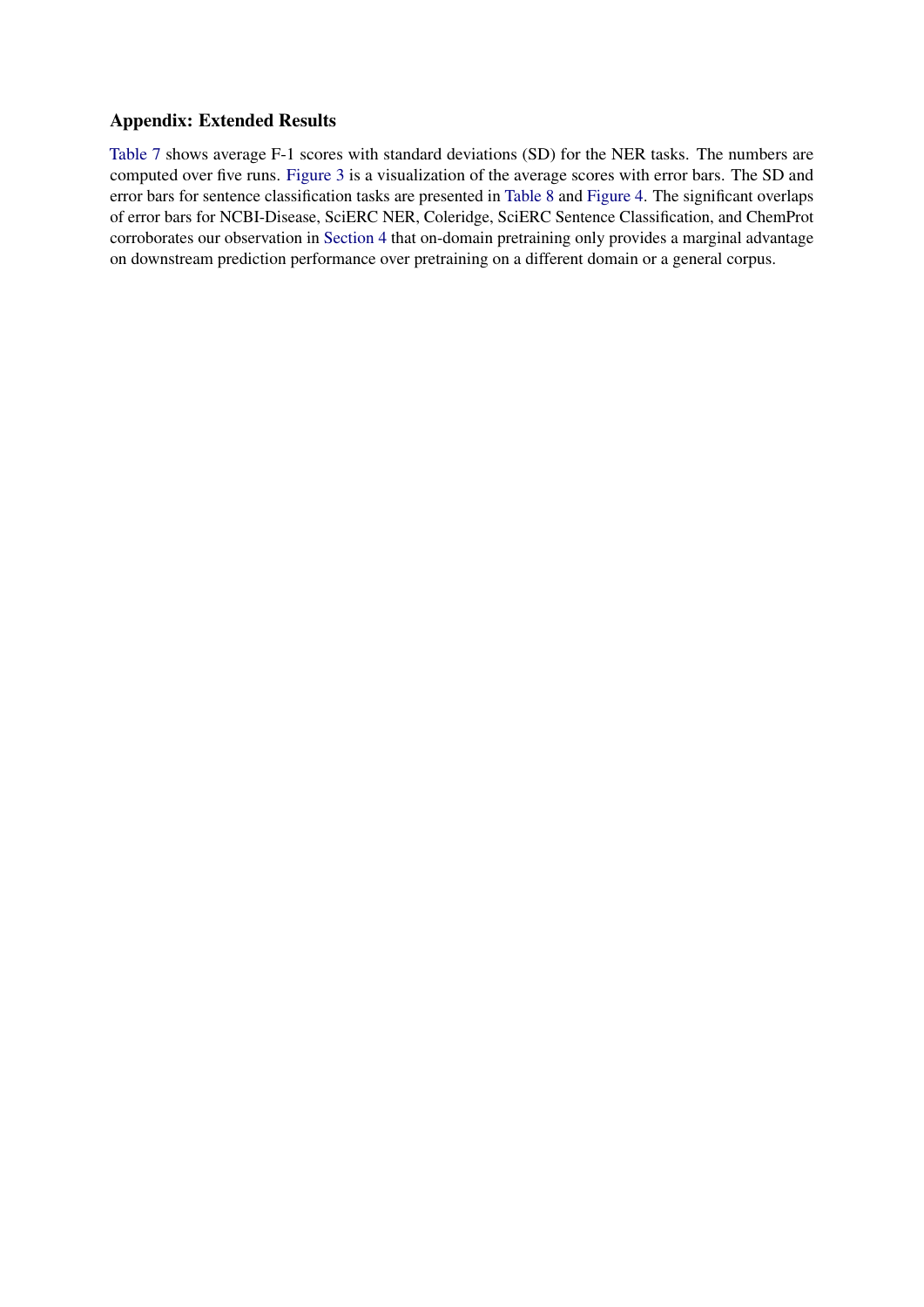|                 | <b>BC5CDR</b>                          | <b>JNLPBA</b>                          | <b>NCBI-Disease</b>                    | <b>SciERC</b>                          |
|-----------------|----------------------------------------|----------------------------------------|----------------------------------------|----------------------------------------|
| BERT-Base       | $85.36 \pm 0.189$                      | $72.15 \pm 0.118$                      | $84.28 \pm 0.388$                      | $56.73 \pm 0.716$                      |
| BERT-Large      | $86.86 \pm 0.321$                      | $72.80 \pm 0.299$                      | $84.91 \pm 0.229$                      | $59.20 \pm 1.260$                      |
| SciBERT         | $88.43 + 0.112$                        | $73.24 \pm 0.184$                      | $86.95 + 0.714$                        | $59.36 \pm 0.390$                      |
| PubMedBERT      | $89.34 \pm 0.185$                      | $74.53 \pm 0.220$                      | $87.91 \pm 0.267$                      | $59.03 \pm 0.688$                      |
| <b>BioBERT</b>  | $88.01 \pm 0.133$                      | $73.09 \pm 0.230$                      | $87.84 \pm 0.513$                      | $58.24 \pm 0.631$                      |
| MatBERT         | $86.44 \pm 0.156$                      | $72.56 \pm 0.162$                      | $84.94 \pm 0.504$                      | $58.52 \pm 0.933$                      |
| BatteryBERT     | $87.42 \pm 0.308$                      | $72.78 \pm 0.190$                      | $87.04 \pm 0.553$                      | $59.00 \pm 1.174$                      |
| SB <sub>1</sub> | $87.27 \pm 0.189$                      | $73.06 \pm 0.265$                      | $85.49 \pm 0.998$                      | $58.62 \pm 0.602$                      |
| SB 10           | $87.69 \pm 0.433$                      | $73.03 \pm 0.187$                      | $85.65 \pm 0.544$                      | $58.39 \pm 1.643$                      |
| SB 100          | $87.84 \pm 0.329$                      | $73.47 \pm 0.210$                      | $85.92 \pm 1.040$                      | $58.37 \pm 1.845$                      |
| SB 10 WB        | $86.68 \pm 0.397$                      | $72.67 \pm 0.329$                      | $84.51 \pm 0.838$                      | $57.34 \pm 1.199$                      |
| SB_100_WB       | $86.89 \pm 0.543$                      | $73.16 \pm 0.211$                      | $84.88 \pm 0.729$                      | $58.43 \pm 0.881$                      |
| $SB-XL$ 1       | $87.09 \pm 0.179$                      | $73.14 \pm 0.352$                      | $84.61 \pm 0.730$                      | $58.45 \pm 1.614$                      |
| SB-XL 100       | $87.46 \pm 0.142$                      | $73.25 \pm 0.300$                      | $84.73 \pm 0.817$                      | $57.26 \pm 2.146$                      |
|                 |                                        |                                        |                                        |                                        |
|                 | <b>ChemDNER</b>                        | <b>MatSciNER</b>                       | ScienceExam                            | Coleridge                              |
| BERT-Base       | $84.84 \pm 0.004$                      | $78.51 \pm 0.300$                      | $78.37 \pm 0.004$                      | $57.75 \pm 1.230$                      |
| BERT-Large      | $85.83 \pm 0.022$                      | $82.16 \pm 0.040$                      | $82.32 \pm 0.072$                      | $57.46 \pm 0.818$                      |
| SciBERT         | $85.76 \pm 0.089$                      | $82.64 \pm 0.054$                      | $78.83 \pm 0.004$                      | $54.07 \pm 0.930$                      |
| PubMedBERT      | $87.96 \pm 0.094$                      | $82.63 \pm 0.045$                      | $69.73 \pm 0.872$                      | $57.71 \pm 0.107$                      |
| <b>BioBERT</b>  | $85.53 \pm 0.130$                      | $81.76 \pm 0.094$                      | $78.60 \pm 0.072$                      | $57.04 \pm 0.868$                      |
| MatBERT         | $86.09 \pm 0.170$                      | $83.35 \pm 0.085$                      | $80.01 \pm 0.027$                      | $56.91 \pm 0.434$                      |
| BatteryBERT     | $86.49 \pm 0.085$                      | $82.94 \pm 0.309$                      | $78.14 \pm 0.103$                      | $59.87 \pm 0.398$                      |
| $SB_1$          | $85.25 \pm 0.063$                      | $80.87 \pm 0.282$                      | $82.75 \pm 0.049$                      | $55.34 \pm 0.742$                      |
| SB 10           | $85.80 \pm 0.094$                      | $80.61 \pm 0.747$                      | $83.24 \pm 0.063$                      | $53.41 \pm 0.380$                      |
| SB 100          | $85.90 \pm 0.063$                      | $82.09 \pm 0.022$                      | $83.12 \pm 0.085$                      | $54.93 \pm 0.063$                      |
| SB 10 WB        | $83.94 \pm 0.058$                      | $78.98 \pm 1.190$                      | $83.00 \pm 0.250$                      | $54.29 \pm 0.080$                      |
| SB 100 WB       | $84.31 \pm 0.080$                      | $80.84 \pm 0.161$                      | $82.43 \pm 0.031$                      | $54.00 \pm 0.425$                      |
| SB-XL 1         | $85.81 \pm 0.054$<br>$85.73 \pm 0.058$ | $82.84 \pm 0.228$<br>$81.75 \pm 0.367$ | $81.09 \pm 0.170$<br>$80.72 \pm 0.174$ | $55.94 \pm 0.899$<br>$54.54 \pm 0.389$ |

<span id="page-14-0"></span>Table 7: NER F-1 scores for each model. The average and standard deviation computed over five runs is reported.

<span id="page-14-1"></span>

**NER Finetuning Dataset** 

Figure 3: Visualization of NER F-1 scores from [Table 7](#page-14-0) with error bars.